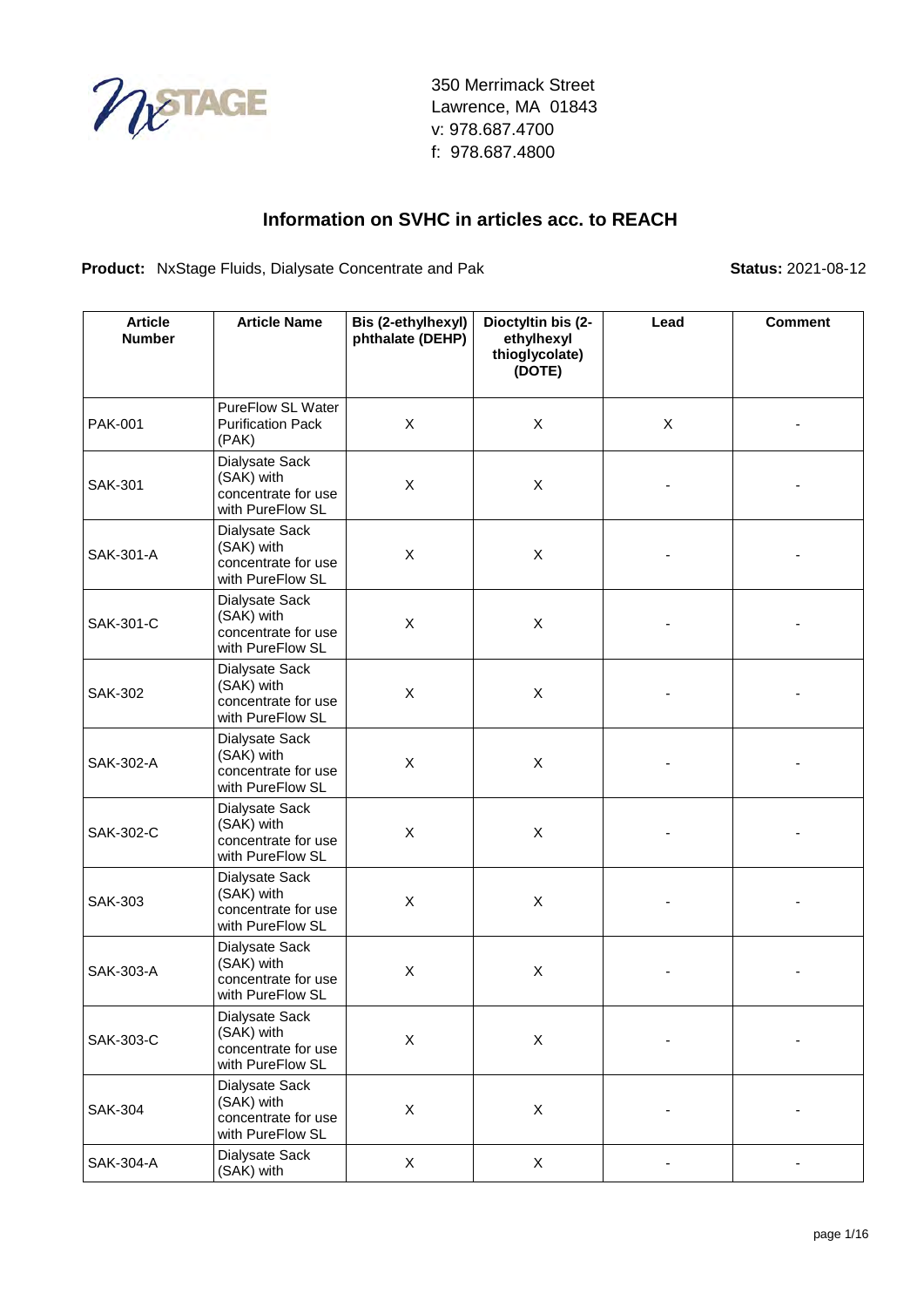

|                  | concentrate for use<br>with PureFlow SL                                 |                           |   |                          |  |
|------------------|-------------------------------------------------------------------------|---------------------------|---|--------------------------|--|
| SAK-304-C        | Dialysate Sack<br>(SAK) with<br>concentrate for use<br>with PureFlow SL | $\mathsf{X}$              | X |                          |  |
| <b>SAK-305</b>   | Dialysate Sack<br>(SAK) with<br>concentrate for use<br>with PureFlow SL | $\mathsf X$               | X |                          |  |
| SAK-305-A        | Dialysate Sack<br>(SAK) with<br>concentrate for use<br>with PureFlow SL | $\pmb{\times}$            | X |                          |  |
| SAK-305-C        | Dialysate Sack<br>(SAK) with<br>concentrate for use<br>with PureFlow SL | $\pmb{\times}$            | X |                          |  |
| <b>SAK-306</b>   | Dialysate Sack<br>(SAK) with<br>concentrate for use<br>with PureFlow SL | $\mathsf{X}$              | X |                          |  |
| <b>SAK-306-A</b> | Dialysate Sack<br>(SAK) with<br>concentrate for use<br>with PureFlow SL | $\mathsf{X}$              | X |                          |  |
| <b>SAK-307</b>   | Dialysate Sack<br>(SAK) with<br>concentrate for use<br>with PureFlow SL | X                         | X |                          |  |
| SAK-307-A        | Dialysate Sack<br>(SAK) with<br>concentrate for use<br>with PureFlow SL | $\boldsymbol{\mathsf{X}}$ | X |                          |  |
| <b>SAK-401</b>   | Dialysate Sack<br>(SAK) with<br>concentrate for use<br>with PureFlow SL | X                         | X |                          |  |
| SAK-401-A        | Dialysate Sack<br>(SAK) with<br>concentrate for use<br>with PureFlow SL | X                         | X |                          |  |
| <b>SAK-402</b>   | Dialysate Sack<br>(SAK) with<br>concentrate for use<br>with PureFlow SL | $\mathsf{X}$              | X | $\overline{\phantom{a}}$ |  |
| SAK-402-A        | Dialysate Sack<br>(SAK) with<br>concentrate for use<br>with PureFlow SL | $\mathsf X$               | X |                          |  |
| <b>SAK-403</b>   | Dialysate Sack<br>(SAK) with<br>concentrate for use<br>with PureFlow SL | X                         | X |                          |  |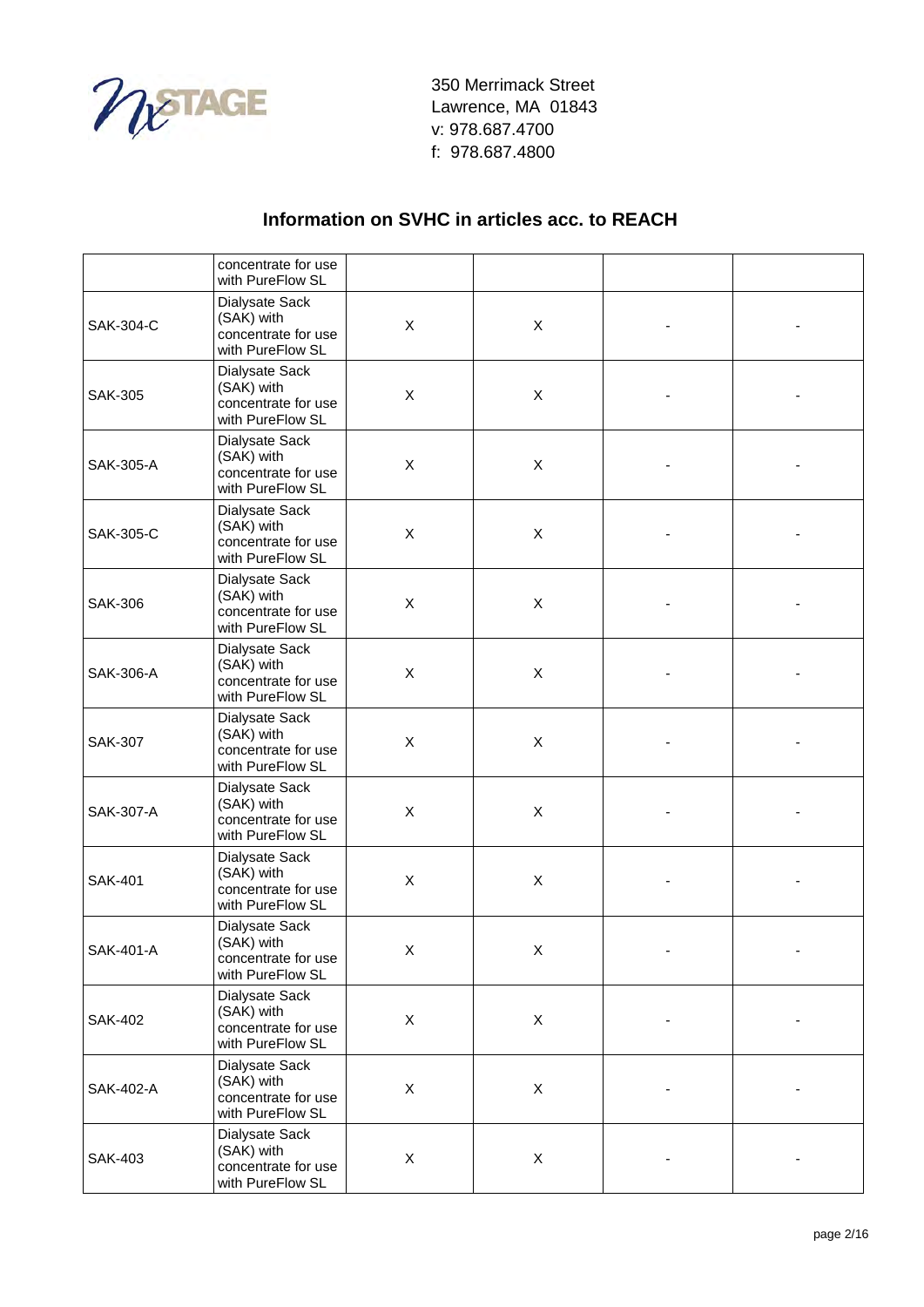

| SAK-403-A        | Dialysate Sack<br>(SAK) with<br>concentrate for use<br>with PureFlow SL | $\mathsf{X}$              | X                         |  |
|------------------|-------------------------------------------------------------------------|---------------------------|---------------------------|--|
| <b>SAK-404</b>   | Dialysate Sack<br>(SAK) with<br>concentrate for use<br>with PureFlow SL | X                         | X                         |  |
| <b>SAK-404-A</b> | Dialysate Sack<br>(SAK) with<br>concentrate for use<br>with PureFlow SL | X                         | X                         |  |
| <b>SAK-405</b>   | Dialysate Sack<br>(SAK) with<br>concentrate for use<br>with PureFlow SL | $\boldsymbol{\mathsf{X}}$ | X                         |  |
| SAK-405-A        | Dialysate Sack<br>(SAK) with<br>concentrate for use<br>with PureFlow SL | $\mathsf{X}$              | $\mathsf{X}$              |  |
| <b>SAK-406</b>   | Dialysate Sack<br>(SAK) with<br>concentrate for use<br>with PureFlow SL | X                         | X                         |  |
| <b>SAK-406-A</b> | Dialysate Sack<br>(SAK) with<br>concentrate for use<br>with PureFlow SL | X                         | $\boldsymbol{\mathsf{X}}$ |  |
| <b>SAK-407</b>   | Dialysate Sack<br>(SAK) with<br>concentrate for use<br>with PureFlow SL | X                         | X                         |  |
| <b>SAK-407-A</b> | Dialysate Sack<br>(SAK) with<br>concentrate for use<br>with PureFlow SL | X                         | X                         |  |

| Language            | CAS 117-81-7                               | <b>Comment</b> |
|---------------------|--------------------------------------------|----------------|
| en English          | bis (2-ethylhexyl)phthalate (DEHP)         |                |
| de Deutsch          | Bis(2-ethylhexyl)phthalat (DEHP)           |                |
| <b>bg</b> Български | Бис (2-етилхексил) фталат (DEHP)           |                |
| <b>bs</b> Bosanski  | bis(2-etil-heksil)-ftalat (DEHP)           |                |
| cs český Jazyk      | bis(2-ethylhexyl)-ftalát (DEHP)            | -              |
| da Dansk            | di(2-ethylhexyl)phthalat (DEHP)            | -              |
| el Elliniká         | φθαλικός δι (2-αιθυλοεξυλο) εστέρας (DEHP) |                |
| es Español          | di(2-etilhexil)ftalato (DEHP)              | ۰              |
| et Eesti keel       | bis(2-etüülheksüül)ftalaat (DEHP)          |                |
| fi Suomi            | bis(2-etyyliheksyyli)ftalaatti (DEHP)      |                |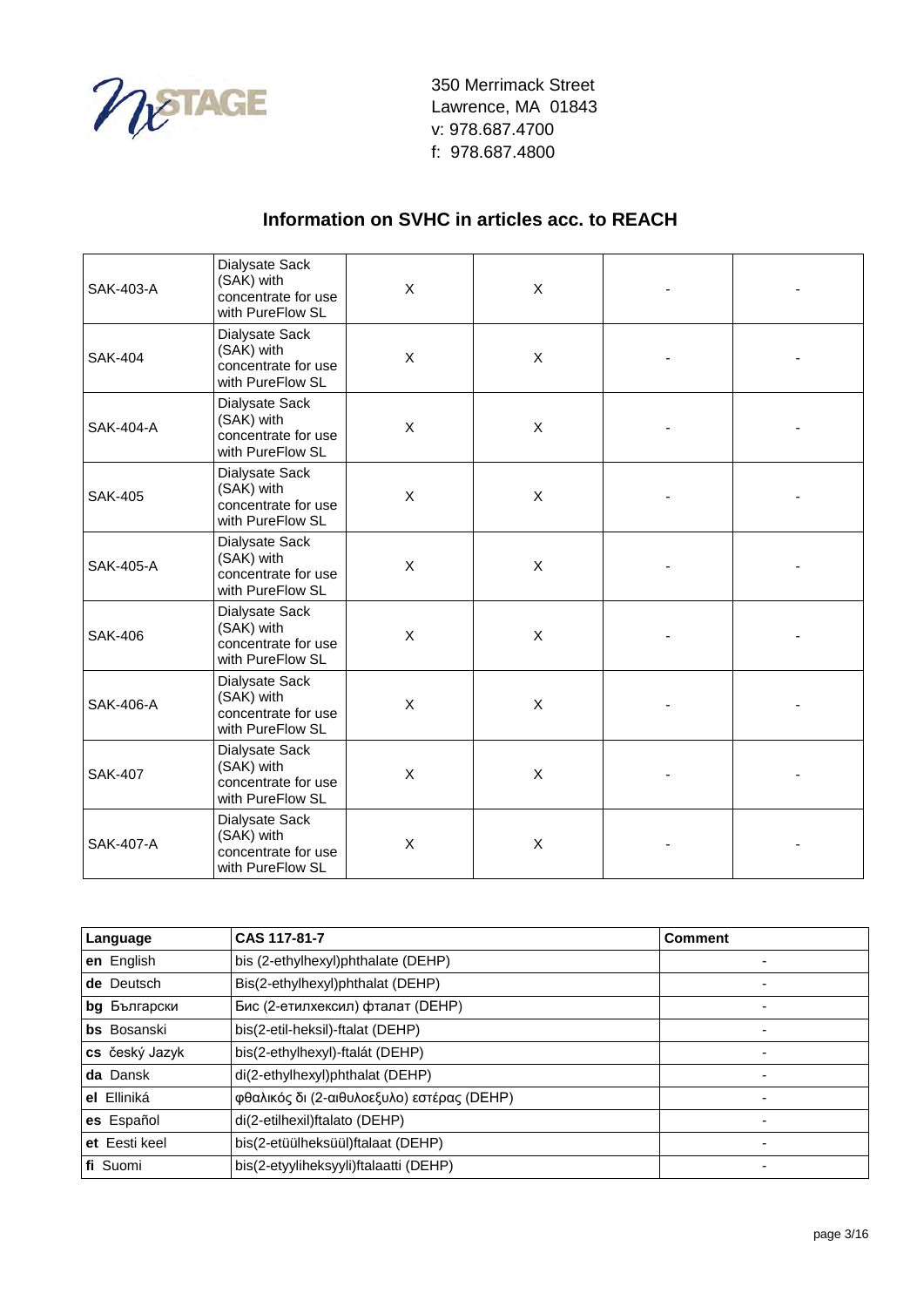

| fr Français        | bis (2-éthylhexyl)phthalate (DEHP)    |  |
|--------------------|---------------------------------------|--|
| hr Hrvatski Jezik  | bis(2-etil-heksil)-ftalat (DEHP)      |  |
| hu Magyar Nyelv    | di(2-etilhexil)-ftalát (DEHP)         |  |
| it Italiano        | di-2-etilesilftalato (DEHP)           |  |
| ja Nihongo         | フタル酸ビス(2-エチルヘキシル) (DEHP)              |  |
| kk Kazak           | бис (2-этилгексил) фталат (ДЭГФ)      |  |
| ko Korean          | bis (2-ethylhexyl)phthalate (DEHP)    |  |
| It Lietuvių Kalba  | bis(2-etilheksil)ftalatas (DEHP)      |  |
| Iv Latviešu Valoda | bis(2-etilheksil)ftalāts (DEHP)       |  |
| nl Nederlands      | bis (2-ethylhexyl)ftalaat (DEHP)      |  |
| no Norsk           | bis (2-etylheksyl) ftalat (DEHP)      |  |
| pl Polski          | ftalan di (2-etyloheksylu) (DEHP)     |  |
| pt Português       | ftalato de bis (2-etil-hexilo) (DEHP) |  |
| ro Română          | Bis(2-etilhexil)ftalat (DEHP)         |  |
| ru Russkij         | бис-2-этилгексилфталат (ДЭГФ)         |  |
| sk Slovenský jazyk | bis(2-etylhexyl)-ftalát (DEHP)        |  |
| sl Slovenski       | bis(2-etilheksil)ftalat (DEHP)        |  |
| sr Srpski          | bis(2-etilheksil)-ftalat (DEHP)       |  |
| sv Svenska         | bis(2-etylhexyl)ftalat (DEHP)         |  |
| tr Türkçe          | Bis (2-etilheksil) ftalat (DEHP)      |  |
| zh-cn Zhongwen     | 邻苯二甲酸二 (2-乙基己醇) 酯                     |  |
| zh-tw Twi          | 鄰苯二甲酸二(2-乙基己基)酯 (DEHP)                |  |

| Language           | CAS 15571-58-1                                                                             | <b>Comment</b> |
|--------------------|--------------------------------------------------------------------------------------------|----------------|
| en English         | 2-ethylhexyl 10-ethyl-4,4-dioctyl-7-oxo-8-oxa-3,5-dithia-4-<br>stannatetradecanoate (DOTE) |                |
| de Deutsch         | 2-ethylhexyl 10-ethyl-4,4-dioctyl-7-oxo-8-oxa-3,5-dithia-4-<br>stannatetradecanoat (DOTE)  |                |
| bg Български       | 2-етилхексил 10-етил-4,4-диоктил-7-оксо-8-окса-3,5-дитиа-4-<br>станатетрадеканоат (DOTE)   |                |
| <b>bs</b> Bosanski | 2-etilheksil-10-etil-4,4-dioktil-7-okso-8-oksa-3,5-ditia-4-<br>stanatetradekanoat (DOTE)   |                |
| cs český Jazyk     | 2-ethylhexyl 10-ethyl-4,4-dioktyl-7-oxo-8-oxa-3,5-dithia-4-<br>stannatetradekanoát (DOTE)  |                |
| da Dansk           | 2-ethylhexyl 10-ethyl-4,4-dioctyl-7-oxo-8-oxa-3,5-dithia-4-<br>stannatetradecanoate (DOTE) |                |
| el Elliniká        | 2-ethylhexyl 10-ethyl-4,4-dioctyl-7-oxo-8-oxa-3,5-dithia-4-<br>stannatetradecanoate (DOTE) |                |
| es Español         | 2-etilhexil 10-etil-4,4-dioctil-7-oxo-8-oxa-3,5-ditia-4-<br>stannatetradecanoate (DOTE)    |                |
| et Eesti keel      | 2-etüüllheksüül 10-etüül-4,4-dioctüül-7-oksü-8-oksa-3,5-dithia-4-                          |                |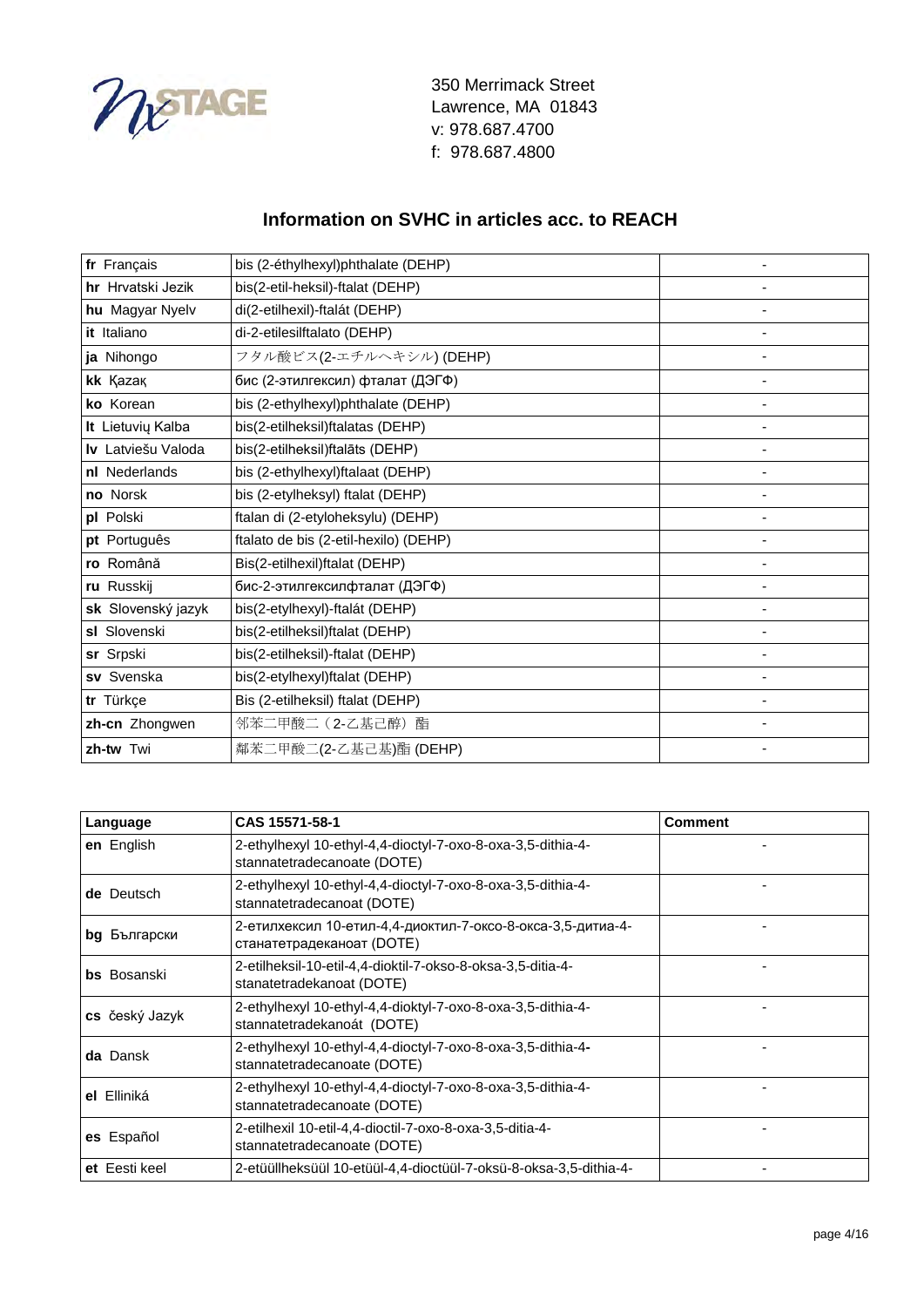

|                    | stannatetradekanoaati (DOTE)                                                                           |  |
|--------------------|--------------------------------------------------------------------------------------------------------|--|
| fi Suomi           | 2-etyyliheksyyli 10-etyyli-4,4-dioktyyli-7-oxo-8-oxa-3,5-dithia-4-<br>stannaanitetradekanoaatti (DOTE) |  |
| fr Français        | 2-ethylhexyl 10-ethyl-4,4-dioctyl-7-oxo-8-oxa-3,5-dithia-4-<br>stannatetradecanoate (DOTE)             |  |
| hr Hrvatski Jezik  | 2-etilheksil-10-etil-4,4-dioktil-7-okso-8-oksa-3,5-ditia-4-<br>stanatetradekanoat (DOTE)               |  |
| hu Magyar Nyelv    | 2-etilhexil-10-etil-4,4-dioctil-7-oxo-8-oxa-3,5-ditia-4-óntetradekanoát<br>(DOTE)                      |  |
| it Italiano        | 10-etil-7-osso-4,4-diottil-8-ossa-3,5-ditia-4-stannatetradecanoato di<br>2-etilesile (DOTE)            |  |
| ja Nihongo         | 10-エチル-4,4-ジオクチル-7-オキソ-8-オキサ-3,5-ジチア-4-スタンナテト<br>ラデカン酸2-エチルヘキシル(DOTE)                                  |  |
| kk Kazak           | 2- этилгексил 10- этил-4,4- диоктил -7-оксо-8-окса-3,5-дития-4-<br>станнатетрадексаноат (DOTE)         |  |
| ko Korean          | 에 따라 DOTE를                                                                                             |  |
| It Lietuvių Kalba  | 2-etilheksill 10-etil-4,4-dioktil-7-oxo-8-oxa-3,5-ditio-4-stanatas-<br>tetradekanoatas (DOTE)          |  |
| Iv Latviešu Valoda | 2-etilheksil-10-etil-4,4-dioktil-7-okso-8-oksa-3,5-ditia-4-<br>stannāttradekanoātu (DOTE)              |  |
| nl Nederlands      | 2-ethylhexyl 10-ethyl-4,4-dioctyl-7-oxo-8-oxa-3,5-dithia-4-<br>stannatetradecanoaat (DOTE)             |  |
| no Norsk           | 2-ethylhexyl 10-ethyl-4,4-dioctyl-7-oxo-8-oxa-3,5-dithia-4-<br>stannatetradecanoate (DOTE)             |  |
| pl Polski          | 2-etyloheksylo 10-etylo-4,4-dioktylo-7-okso-8-oksa-3,5-ditia-4-o<br>tetradodekanoan cyny (DOTE)        |  |
| pt Português       | 10-Etil-4,4-dioctil-7-oxo-8-oxa-3,5-ditia-4-estanatetradecanoato de<br>2-etil-hexilo (DOTE)            |  |
| ro Română          | 2-etilhexil 10-etil-4, 4-dioctil-7-oxo-8-oxa-3,5-ditia-4-stanate<br>tetradecanoat (DOTE)               |  |
| ru Russkij         | 2-этилгексил 10-этил-4,4-диоктил-7-оксо-8-окса-3,5-дитиа-4-<br>станатетра деканоат (ДОТА)              |  |
| sk Slovenský jazyk | 2-etylhexyl 10-etyl-4,4-dioktyl-7-oxo-8-oxa-3,5-ditia-4-<br>stannatetradekanoát (DOTE)                 |  |
| sl Slovenski       | 2-etilheksil 10-etil-4,4-dioktil-7-okso-8-oksa-3,5-ditia-4-<br>stanatetradekanoat (DOTE)               |  |
| sr Srpski          | 2-etilheksil 10-etil-4,4-dioktil-7-okso-8-oksa-3,5-ditia-4-<br>stanatetradekanoat (DOTE)               |  |
| sv Svenska         | 2-ethylhexyl 10-ethyl-4,4-dioctyl-7-oxo-8-oxa-3,5-dithia-4-<br>stannatetradecanoate (DOTE)             |  |
| tr Türkçe          | 2-etilheksil 10-etil-4,4-diositil-7-okso-8-oksa-3,5-ditiya-4-<br>stannatetradekanoat (DOTE)            |  |
| zh-cn Zhongwen     | 二正辛基-双(巯乙酸2-乙基己酯)锡(DOTE)                                                                               |  |
| zh-tw Twi          | 10-乙基-4,4-二辛基-7-側氧<br>-8-氧代-3,5-二硫代-4-錫代                                                               |  |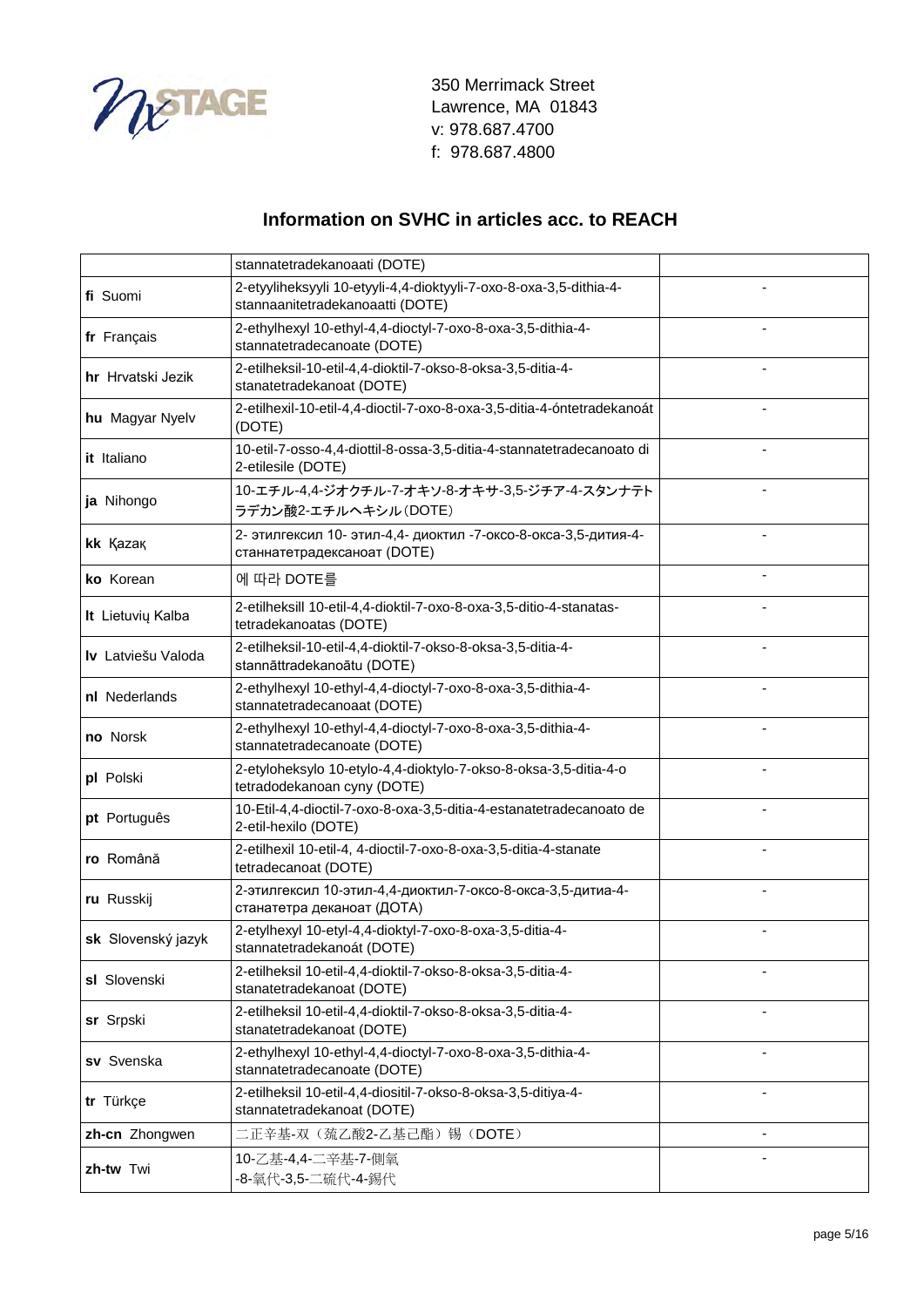

| .∈ 己 四言(エ)( )エ ト ) ―<br>್ಲ− ಆ≝ು ⊔¤¤(്്' ⊨)<br>∸⊨∼ |  |
|---------------------------------------------------|--|
|                                                   |  |

| Language            | CAS 7439-92-1 | Comment                      |
|---------------------|---------------|------------------------------|
| en English          | lead          | $\overline{\phantom{0}}$     |
| de Deutsch          | Blei          | $\overline{\phantom{a}}$     |
| <b>bg</b> Български | олово         | $\qquad \qquad \blacksquare$ |
| <b>bs</b> Bosanski  | olovo         | $\blacksquare$               |
| cs český Jazyk      | olovo         | $\qquad \qquad \blacksquare$ |
| da Dansk            | bly           | $\qquad \qquad \blacksquare$ |
| el Elliniká         | μόλυβδος      | ٠                            |
| es Español          | plomo         | $\overline{\phantom{0}}$     |
| et Eesti keel       | plii          | $\blacksquare$               |
| fi Suomi            | lyijy         | $\qquad \qquad \blacksquare$ |
| fr Français         | plomb         | $\frac{1}{2}$                |
| hr Hrvatski Jezik   | olovo         | ٠                            |
| hu Magyar Nyelv     | ólom          | $\blacksquare$               |
| it Italiano         | piombo        | $\qquad \qquad \blacksquare$ |
| ja Nihongo          | 鉛 [namari]    | $\overline{\phantom{a}}$     |
| kk Kazak            | plom          | $\blacksquare$               |
| ko Korean           | lead          | $\blacksquare$               |
| It Lietuvių Kalba   | svinas        | $\blacksquare$               |
| Iv Latviešu Valoda  | svins         | $\blacksquare$               |
| nl Nederlands       | lood          | $\overline{\phantom{0}}$     |
| no Norsk            | bly           | $\qquad \qquad \blacksquare$ |
| pl Polski           | ołów          | $\overline{\phantom{a}}$     |
| pt Português        | chumbo        | $\blacksquare$               |
| ro Română           | plumb         | $\blacksquare$               |
| ru Russkij          | свинец        | $\overline{\phantom{0}}$     |
| sk Slovenský jazyk  | olovo         | $\overline{\phantom{0}}$     |
| sl Slovenski        | svínec        | $\overline{\phantom{a}}$     |
| sr Srpski           | олово         | $\frac{1}{2}$                |
| sv Svenska          | bly           | $\overline{\phantom{0}}$     |
| tr Türkçe           | kurşun        | $\qquad \qquad \blacksquare$ |
| zh-cn Zhongwen      | 铅<br>[qian]   | $\overline{\phantom{a}}$     |
| zh-tw Twi           | lead          | $\overline{\phantom{a}}$     |

| en English | This statement refers to the named product including, as applicable, its accessories, additional<br>equipment, packaging material and/or related spare parts.<br>One or more components contain above named SVHC Candidates in a concentration > 0.1 mass%<br>according to Article 33 and 59 (1, 10) of Regulation (EC) No. 1907/2006 ("REACH").          |
|------------|-----------------------------------------------------------------------------------------------------------------------------------------------------------------------------------------------------------------------------------------------------------------------------------------------------------------------------------------------------------|
|            | NB: Article 3/3 REACH defines "articles" as "objects which during production is given a special shape, surface or<br>design which determines its function to a greater degree than does its chemical composition". So complex products<br>can fall in scope of Article 33 REACH due to included components or materials, even when the concentration of a |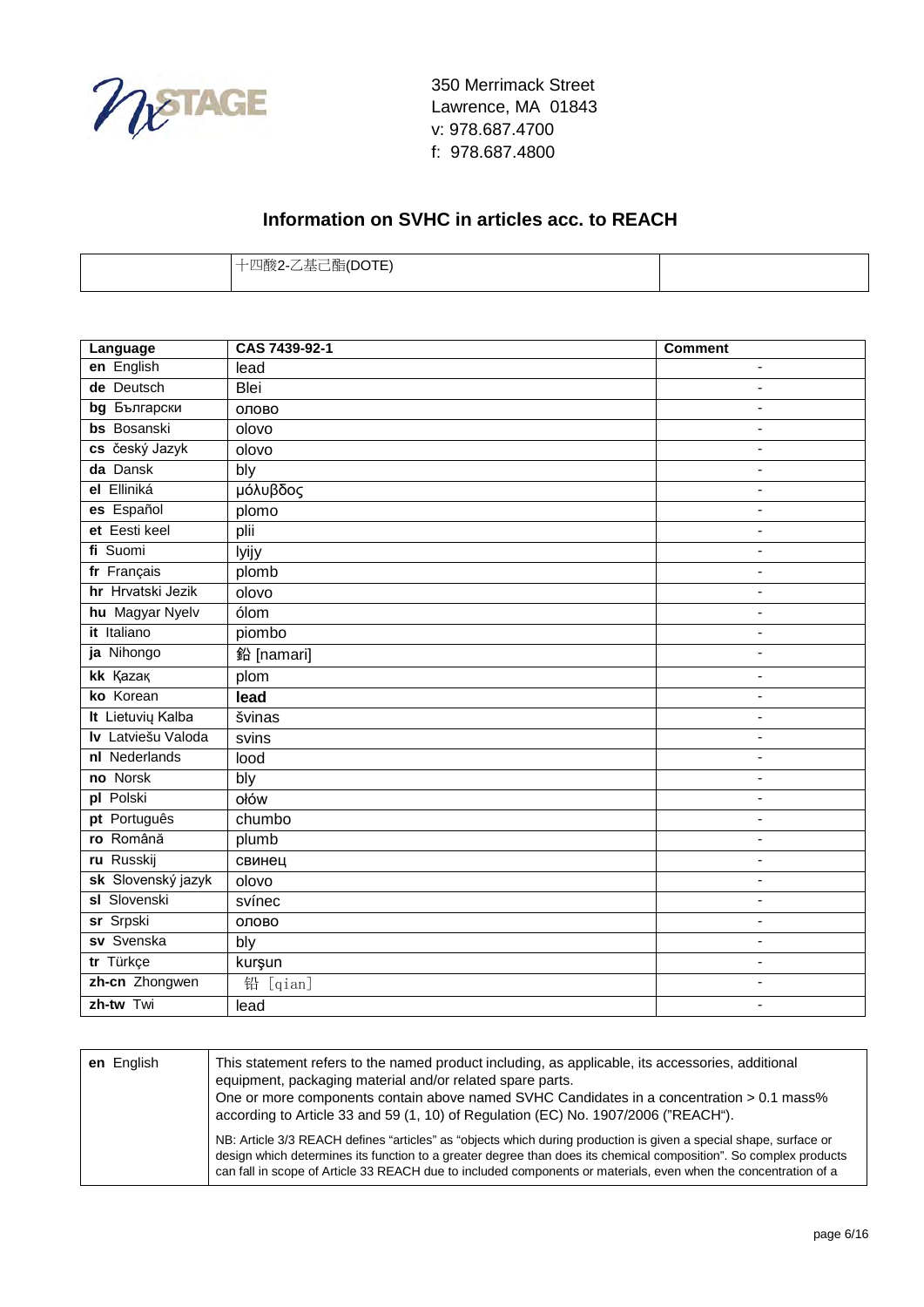

|              | SVHC Candidate is far below 0.1 % of the product.                                                                                                                                                                                                                                                                                                                                                                                                                                   |
|--------------|-------------------------------------------------------------------------------------------------------------------------------------------------------------------------------------------------------------------------------------------------------------------------------------------------------------------------------------------------------------------------------------------------------------------------------------------------------------------------------------|
|              | This statement represents our current state of knowledge and can be updated at any time. This<br>statement does neither represent a guarantee of any product properties nor releases any party from its<br>responsibilities, especially defined by local legislation. Fresenius Medical Care accepts no responsibility<br>for injury or loss which may arise from reliance on information contained in this document.                                                               |
| de Deutsch   | Diese Erklärung bezieht sich auf das genannte Produkt inklusive, wie zutreffend, seines Zubehörs und<br>zusätzlicher Ausrüstung, Verpackungsmaterial und/oder zugehörige Ersatzteile.<br>Eine oder mehrere Komponenten enthalten oben genannte SVHC Kandidaten in einer Konzentration ><br>0,1 Masse-% gemäß Artikel 33 und 59 (1, 10) der Verordnung (EG) 1907/2006 ("REACH").                                                                                                     |
|              | NB: Artikel 3/3 REACH definiert "Erzeugnisse" als "Gegenstände, die bei der Herstellung eine spezifische Form,<br>Oberfläche oder Gestalt erhalten, die in größerem Maße als die chemische Zusammensetzung ihre Funktion<br>bestimmt". Deshalb können komplexe Produkteaufgrund von enthaltenen Komponenten oder Materialien in den<br>Anwendungsbereich von Artikel 33 REACH fallen, obwohl die Konzentration eines SVHC-Kandidaten weit unterhalb<br>0,1 % des Produkts ist.      |
|              | Diese Erklärung stellt unseren aktuellen Kenntnisstand dar und kann jederzeit aktualisiert werden. Diese<br>Erklärung stellt weder eine Garantie von Produkteigenschaften dar noch entlässt sie irgendeine Partei<br>aus ihren Verantwortlichkeiten, insbesondere aufgrund lokaler Gesetzgebung. Fresenius Medical Care<br>akzeptiert keine Verantwortung für Verletzungen oder Verluste, welche von dem Vertrauen auf die in<br>diesem Dokument enthalten Informationen herrühren. |
| bg Български | Настоящата декларация се отнася до посочения продукт, включително (според<br>целесъобразността) неговите аксесоари, допълнително оборудване, опаковъчни материали<br>и/или съответните резервни части.<br>Един или повече компоненти съдържат горепосочените SVHC кандидати в концентрация > 0,1<br>масов % в съответствие с член 33 и 59 (1, 10) от Регламент (ЕО) № 1907/2006 (REACH).                                                                                            |
|              | Забележка: член 3/3 REACH определя "артикулите" като "Предмети, на които по време на производството е<br>придадена специална форма, повърхност или дизайн, които определят техните функции в по-голяма степен,<br>отколкото техния химичен състав". Затова сложни продукти може да попадат в обхвата на член 33 REACH<br>поради включени компоненти или материали дори когато концентрацията на SVHC кандидата е много под<br>0,1% от продукта.                                     |
|              | Настоящата декларация представя моментното състояние на нашите познания и може да бъде<br>актуализирана по всяко време. Настоящата декларация не е гаранция за каквито и да е свойства<br>на продукта, нито освобождава някоя от страните от отговорност, специално посочена от<br>местното законодателство. Fresenius Medical Care не поема отговорност за наранявания или<br>щети, които може да произлязат от доверяване на съдържащата се в този документ информация.           |
| bs Bosanski  | Ova izjava se odnosi na navedeni proizvod uključujući, kako je primjenjivo, dodatne dijelove, dodatnu<br>opremu, ambalažu i/ili povezane rezervne dijelove.<br>Jedna ili više komponenti sadrži gore navedene kandidate za uvrštavanje na listu tvari vrlo visokog<br>rizika (SVHC) u koncentraciji > 0,1 masenih % u skladu sa Članovima 33 i 59 (1, 10) Regulative (EC) br.<br>1907/2006 ("REACH").                                                                               |
|              | NB: Član 3/3 regulative REACH definiše "proizvode" kao "predmete koji za vrijeme proizvodnje dobivaju poseban<br>oblik, površinu ili dizajn što određuje njihovu funkciju u većoj mjeri nego njihov hemijski sastav". Tako složeni<br>proizvodi spadaju u djelokrug Člana 33 regulative REACH zbog uključenih komponenti ili materijala čak i kada je<br>koncentracija kandidata za uvrštavanje na listu tvari vrlo visokog rizika (SVHC) daleko ispod 0,1% proizvoda.              |
|              | Ova izjava predstavlja naša sadašnja saznanja i razumijevanja i može se ažurirati u svakom trenutku.<br>Ova izjava ne predstavlja garanciju bilo kakvih svojstava proizvoda niti oslobađa bilo koju stranu od<br>svojih odgovornosti, posebno u skladu sa lokalnim zakonima. Kompanija Fresenius Medical Care ne<br>snosi nikakvu odgovornost za povredu ili gubitak koji mogu nastati kao posljedica oslanjanja na<br>informacije sadržane u ovom dokumentu.                       |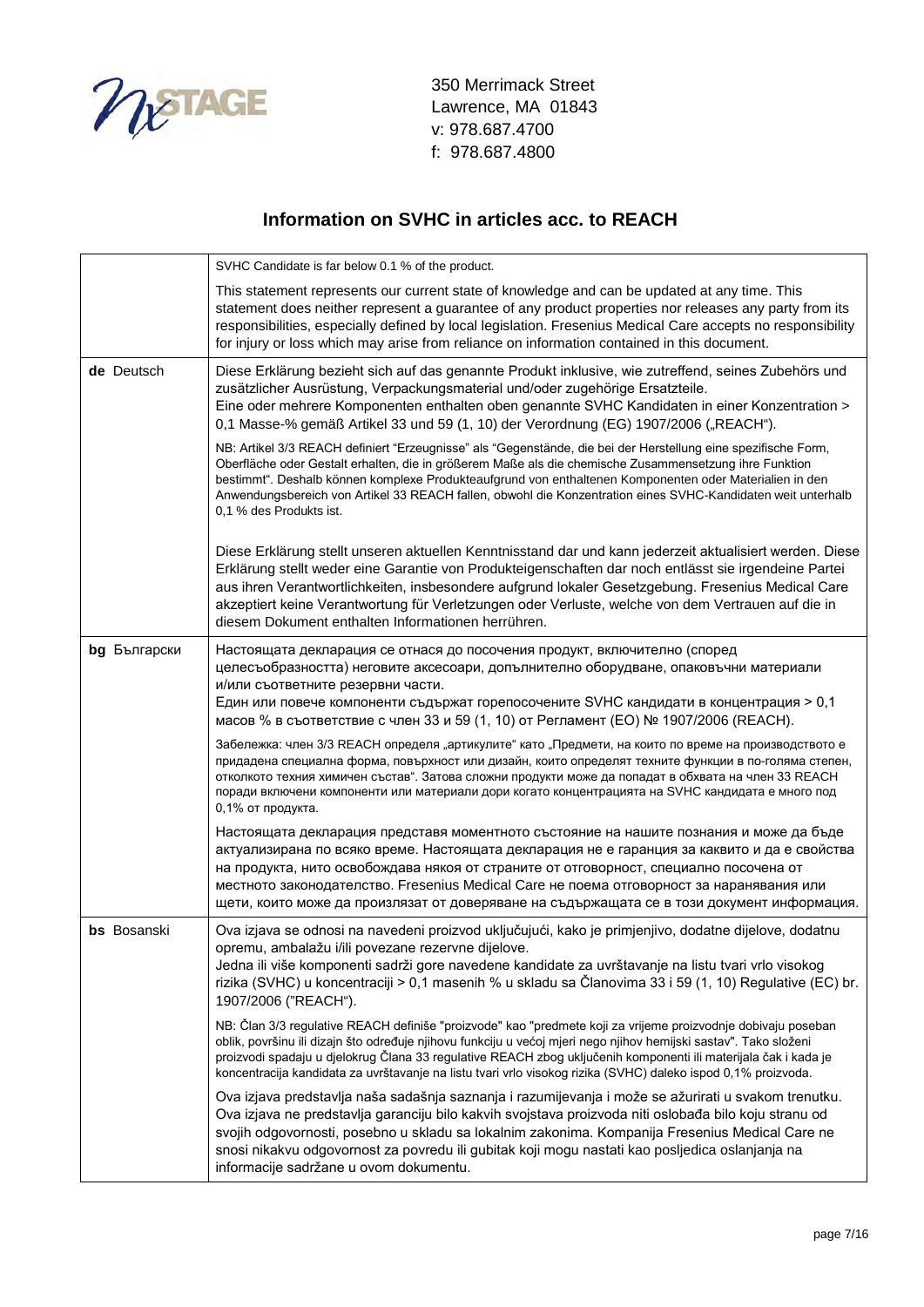

| cs český Jazyk | Toto prohlášení se týká uvedeného produktu, včetně jeho případného příslušenství, dalšího vybavení,<br>balicího materiálu a/nebo příslušných náhradních dílů.<br>Jedna nebo více složek obsahuje kandidáty na látky SVHC v koncentraci > 0,1 mass% dle článku 33 a<br>59 (1, 10) Nařízení (EK) č. 1907/2006 ("REACH").                                                                                                                                                                                          |
|----------------|-----------------------------------------------------------------------------------------------------------------------------------------------------------------------------------------------------------------------------------------------------------------------------------------------------------------------------------------------------------------------------------------------------------------------------------------------------------------------------------------------------------------|
|                | Poznámka: Článek 3/3 REACH definuje "artikly" jako "předměty, kterým je během výroby dán zvláštní tvar, povrch<br>nebo design určující jejich funkci do větší míry než jejich chemické složení". Takže komplexní produkty mohou do<br>tohoto rozsahu podle článku 33 REACH spadat kvůli zahrnutým složkám či materiálům, i když v nich koncentrace<br>kandidátů na látky SVHC je pod 0,1 % produktu.                                                                                                            |
|                | Toto prohlášení představuje náš aktuální stav znalostí a může být kdykoliv aktualizováno. Toto<br>prohlášení nepředstavuje žádnou záruku vlastností produktu ani nezbavuje jakoukoliv stranu jejích<br>povinností, zejména těch definovaných místní legislativou. Společnost Fresenius Medical Care<br>nepřijímá žádnou odpovědnost za zranění nebo škody, které mohou vzniknout spoléháním se na<br>informace obsažené v tomto dokumentu.                                                                      |
| da Dansk       | Denne erklæring henviser til det navngivne produkt inklusive dets tilbehør, ekstraudstyr,<br>emballagemateriale og/eller relaterede reservedele.<br>En eller flere komponenter indeholder ovenstående SVHC-kandidater i en koncentration > 0,1 vægt-% i<br>henhold til artikel 33 og 59 (1, 10) i EF-direktiv nr. 1907/2006 ("REACH").                                                                                                                                                                          |
|                | NB: Artikel 3/3 i REACH definerer en "artikel" som "en genstand, der under fremstillingen har fået en særlig form,<br>overflade eller design, der i højere grad end den kemiske sammensætning er bestemmende for dens funktion".<br>Således kan komplekse produkter være omfattet af artikel 33 i REACH på grund af inkluderede komponenter eller<br>materialer, også selvom koncentrationen af en SVHC-kandidat er langt under 0,1 % af produktet.                                                             |
|                | Denne erklæring er et udtryk for vores aktuelle kendskab og kan til enhver tid blive opdateret. Denne<br>erklæring er hverken en garanti for særlige produktegenskaber eller fraskriver nogen part for sit ansvar,<br>der er specifik defineret i den lokale lovgivning. Fresenius Medical Care påtager sig intet ansvar for<br>skader eller tab som følge af brug af oplysninger i dette dokument.                                                                                                             |
| el Elliniká    | Η παρούσα δήλωση αφορά το αναφερθέν προϊόν συμπεριλαμβανομένων, κατά περίπτωση, των<br>εξαρτημάτων, του πρόσθετου εξοπλισμού, του υλικού της συσκευασίας ή/και των συναφών<br>ανταλλακτικών του.<br>Ένα ή περισσότερα μέρη περιέχουν τις προαναφερθείσες υποψήφιες ουσίες SVHC, σε συγκέντρωση ><br>0,1% της μάζας, σύμφωνα με το Άρθρο 33 και 59 (παράγραφοι 1, 10) του Κανονισμού (ΕΚ) 1907/2006<br>("REACH").                                                                                                |
|                | ΣΗΜΕΙΩΣΗ: Το άρθρο 3/3 REACH προσδιορίζει τα «αντικείμενα», ως «αντικείμενα τα οποία, κατά τη διάρκεια της<br>παραγωγής, αποκτούν ειδικό σχήμα, επιφάνεια ή σχεδιασμό, που καθορίζει τη λειτουργία τους σε μεγαλύτερο βαθμό<br>από ό,τι η χημική τους σύνθεση». Επομένως, τα σύνθετα προϊόντα ενδέχεται να εμπίπτουν στο πεδίο εφαρμογής του<br>Άρθρου 33 REACH, λόγω των συστατικών στοιχείων ή υλικών, ακόμα και όταν η συγκέντρωση μιας υποψήφιας<br>ουσίας SVHC του προϊόντος είναι πολύ κατώτερη από 0,1%. |
|                | Η παρούσα δήλωση περιλαμβάνει τις υφιστάμενες γνώσεις μας και ενδέχεται να ενημερωθεί ανά πάσα<br>στιγμή. Η παρούσα δήλωση δεν αποτελεί εγγύηση των ιδιοτήτων του προϊόντος, ούτε απαλλάσσει<br>κάποιο μέρος από τις ευθύνες του, οι οποίες ορίζονται ειδικά από την τοπική νομοθεσία. Η Fresenius<br>Medical Care δεν φέρει ευθύνη σε περίπτωση τραυματισμού ή απώλειας που ενδέχεται να προκύψει<br>από την εμπιστοσύνη σε πληροφορίες που περιέχονται σε αυτό το έγγραφο.                                    |
| es Español     | Esta declaración es válida para el producto designado junto con, si procede, sus accesorios,<br>equipamiento adicional, materiales de embalaje y piezas de repuesto relacionadas.<br>Uno o más de los componentes contienen las sustancias candidatas extremadamente preocupantes<br>que se indican arriba en una concentración de > 0,1 % de la masa, de acuerdo con los Artículos 33 y 59<br>(1, 10) del reglamento (CE) n.º 1907/2006 («REACH»).                                                             |
|                | NB: El Artículo 3/3 de REACH define los «artículos» como «objetos a los cuales durante la producción se les<br>proporciona una forma, superficie o diseño que determinan su función en mayor grado que su composición<br>química». Esto significa que los productos complejos pueden pertenecer al ámbito de aplicación del Artículo 33 de                                                                                                                                                                      |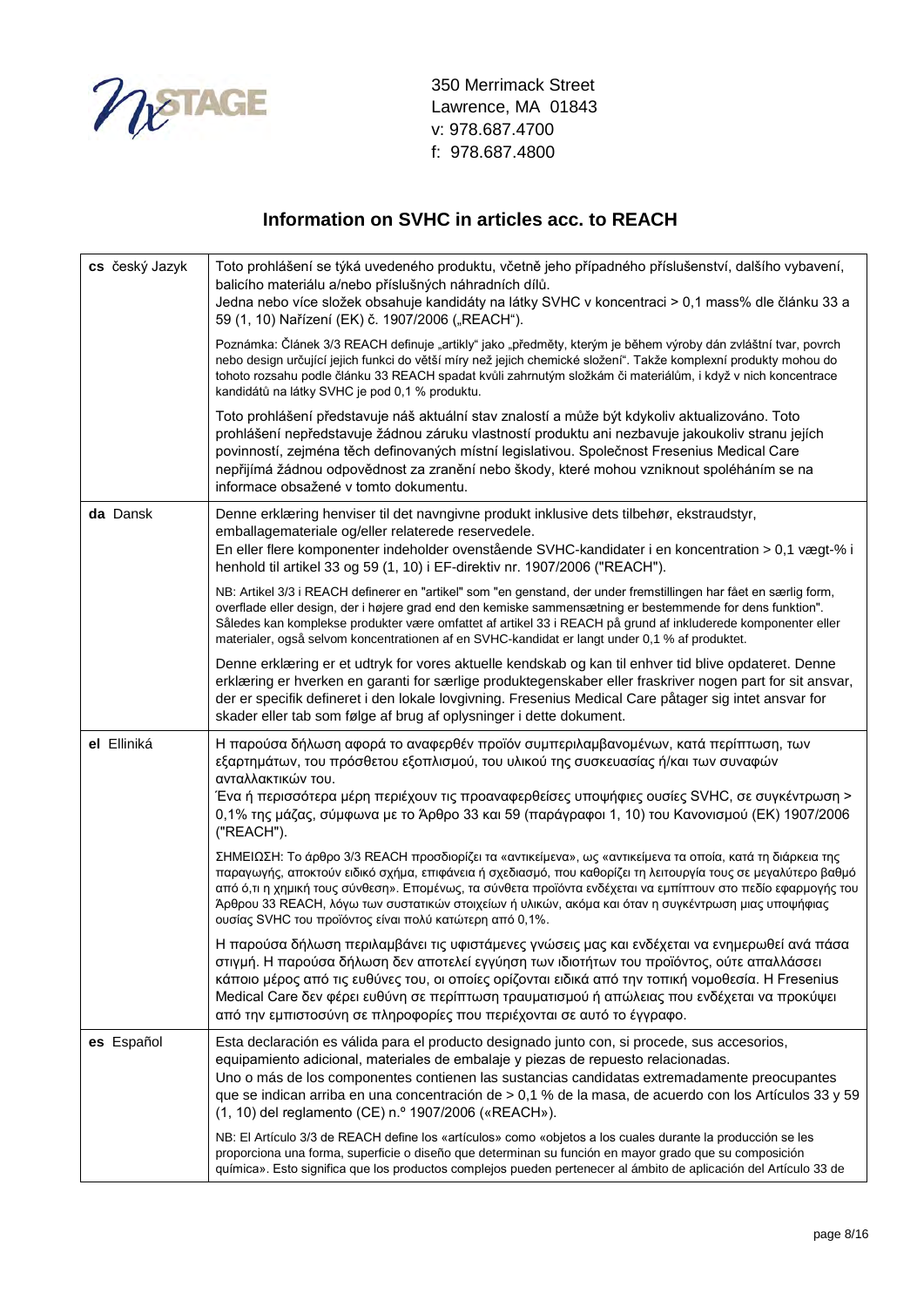

|                   | REACH debido a los componentes o materiales que forman parte de ellos, aunque la concentración de una<br>sustancia candidata extremadamente preocupante sea inferior al 0,1 % del producto.                                                                                                                                                                                                                                                                                                                                         |
|-------------------|-------------------------------------------------------------------------------------------------------------------------------------------------------------------------------------------------------------------------------------------------------------------------------------------------------------------------------------------------------------------------------------------------------------------------------------------------------------------------------------------------------------------------------------|
|                   | Esta declaración representa nuestro nivel de conocimiento actual y podría sufrir modificaciones en<br>cualquier momento. Esta declaración no constituye ninguna garantía en relación a las propiedades de<br>un producto ni exime a ninguna parte de sus responsabilidades, en especial las establecidas por la<br>legislación local. Fresenius Medical Care no aceptará ninguna responsabilidad por los daños<br>personales ni las pérdidas que puedan derivarse de la confianza en la información contenida en este<br>documento. |
| et Eesti keel     | Avalduses viidatakse nimetatud tootele, sealhulgas olenevalt kohaldatavusest selle tarvikutele,<br>lisaseadmetele, pakkematerjalile ja/või seonduvatele varuosadele.<br>Üks või enam komponenti sisaldab eespool nimetatud väga ohtlike ainete kandidaate kontsentratsioonis<br>> 0,1 massi% vastavalt määruse (EÜ) nr 1907/2006 (REACH) artiklitele 33 ja 59 (1, 10).                                                                                                                                                              |
|                   | NB: REACH-i artiklis 3/3 on "artikkel" määratletud järgmiselt: "ese, millele antakse tootmise käigus teatud kuju,<br>pinnaviimistlus või kujundus, mis määrab tema funktsiooni suuremal määral kui tema keemiline koostis". Seega<br>võivad jääda mitmeosalised tooted REACH-i artikli 33 rakendusalasse neis sisalduvate komponentide või materjalide<br>tõttu, isegi kui väga ohtliku aine kandidaadi kontsentratsioon on kaugelt alla 0,1% tootest.                                                                              |
|                   | Avaldus kujutab meie teadmiste hetkeseisu ja seda võidakse igal ajal muuta. Avaldus ei kujuta garantiid<br>toote ühegi omaduse kohta ega vabasta ühtegi isikut tema vastutusest, eriti sellest, mis on määratletud<br>kohalikes õigusaktides. Fresenius Medical Care ei vastuta vigastuste ega kahju eest, mis võivad<br>tuleneda käesolevas dokumendis sisalduva teabe kasutamisest.                                                                                                                                               |
| fi Suomi          | Tämä ilmoitus viittaa nimettyyn tuotteeseen sekä, mikäli käytössä, sen lisävarusteisiin, lisälaitteisiin,<br>pakkausmateriaaliin ja/tai tuotteeseen liittyviin varaosiin.<br>Yksi tai useampi komponentti sisältää edellä mainittuja erityistä huolta aiheuttavien aineiden (SVHC)<br>kandidaatteja, joiden pitoisuus on > 0,1 painoprosenttia säädöksen (EU) nro 1907/2006 ("REACH")<br>artiklan 33 ja 59 (1, 10) mukaisesti.                                                                                                      |
|                   | HUOM: REACH-asetuksen artikla 3/3 määrittelee "esineen" tuotteeksi, jolle annetaan tuotannossa erityinen muoto,<br>pinta tai rakenne, joka määrittää sen käyttötarkoitusta enemmän kuin sen kemiallinen koostumus. Monimutkaiset<br>tuotteet voivat siksi kuulua REACH-asetuksen 33 piiriin niiden sisältämien komponenttien tai materiaalien vuoksi,<br>vaikka SVHC-kandidaatin pitoisuus on huomattavasti alle 0,1 %.                                                                                                             |
|                   | Tämä ilmoitus vastaa tämänhetkistä tietämystämme ja se voidaan päivittää koska tahansa. Ilmoitus ei<br>esitä takuuta tuotteen ominaisuuksista eikä vapauta kolmatta osapuolta erityisesti paikallisen<br>lainsäädännön määrittämistä velvollisuuksista. Fresenius Medical Care ei vastaa mahdollisista<br>vahingoista tai vammoista, joiden syynä on turvautuminen tämän asiakirjan sisältämiin tietoihin.                                                                                                                          |
| fr Français       | Cette déclaration concerne le produit nommé avec, si applicable, ses accessoires, l'équipement<br>additionnel, le matériel d'emballage et/ou les pièces détachées liées.<br>Un ou plusieurs composants contiennent les substances candidates SVHC nommées ci-dessus dans<br>une concentration > 0,1 % du poids, conformément aux articles 33 et 59 (1, 10) du règlement (CE)<br>Nº 1907/2006 (« REACH »).                                                                                                                           |
|                   | NB : l'article 3/3 REACH définit par « article » un « objet auquel sont donnés, au cours du processus de fabrication,<br>une forme, une surface ou un dessin particuliers qui sont plus déterminants pour sa fonction que sa composition<br>chimique ». Ainsi, des produits complexes peuvent relever du champ d'application de l'article 33 REACH en raison<br>de composants ou matériaux inclus, même si la concentration d'une substance candidate SVHC est bien inférieure à<br>0,1 % du produit.                               |
|                   | Cette déclaration représente l'état actuel de nos connaissances et peut être mise à jour à tout moment.<br>Cette déclaration ne constitue aucune garantie sur les propriétés de produit et ne dégage aucunement<br>les responsabilités de tiers, en particulier telles que définies par la réglementation locale. Fresenius<br>Medical Care n'assume aucune responsabilité pour toute blessure ou perte liées à l'utilisation<br>d'informations contenues dans ce document.                                                         |
| hr Hrvatski Jezik | Ova se izjava odnosi na imenovani proizvod uključujući, kako je primjenjivo, njegove dodatke, dodatnu                                                                                                                                                                                                                                                                                                                                                                                                                               |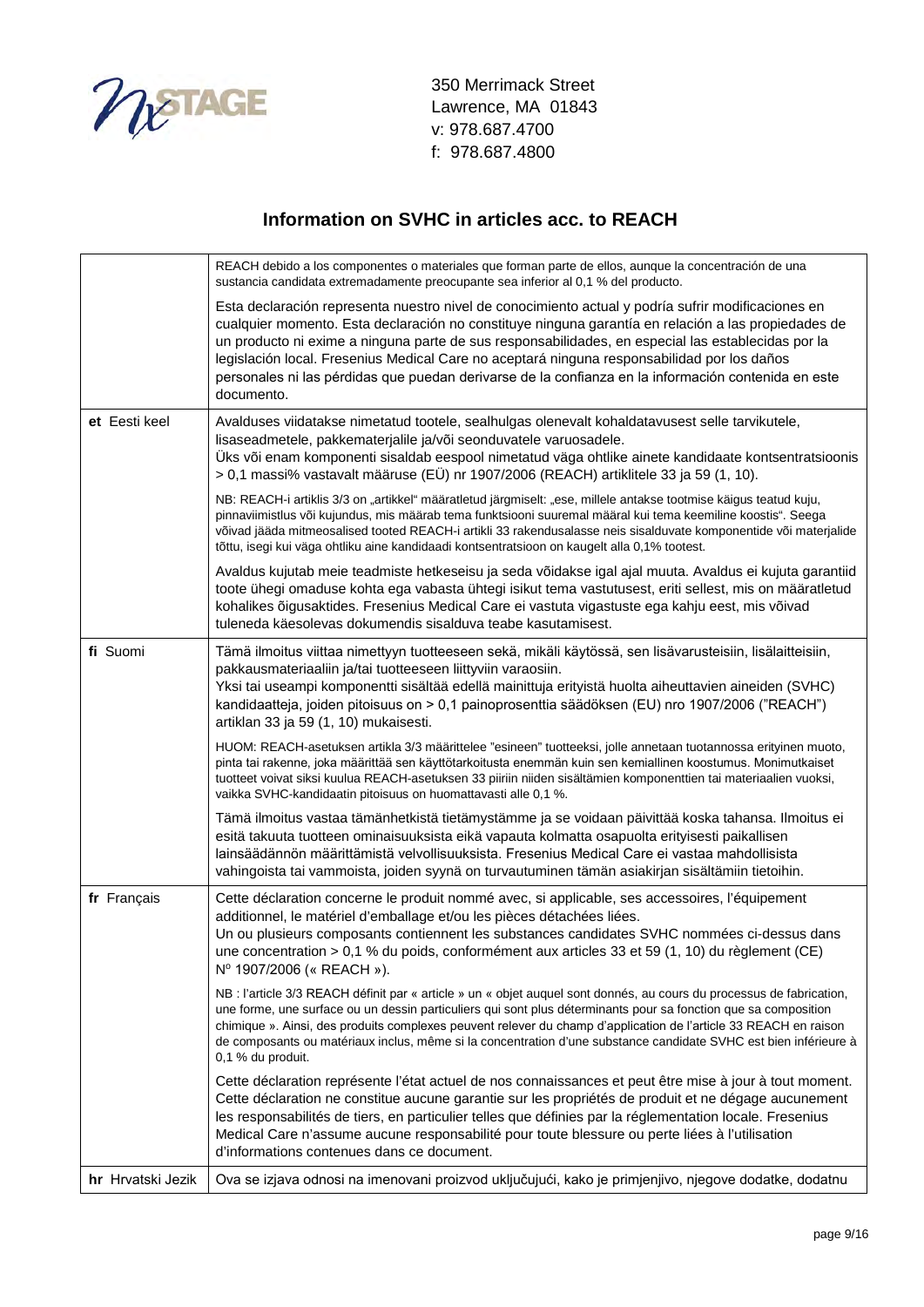

|                 | opremu, materijal pakiranja i/ili povezane rezervne dijelove.<br>Jedna ili više komponenti sadrže prethodno navedene tvari posebno zabrinjavajućih svojstava (SVHC) u<br>koncentraciji > 0,1 masenog udjela prema člancima 33. i 59. (1., 10.) Uredbe (EZ) br. 1907/2006<br>("REACH").                                                                                                                                                                                                                                         |
|-----------------|--------------------------------------------------------------------------------------------------------------------------------------------------------------------------------------------------------------------------------------------------------------------------------------------------------------------------------------------------------------------------------------------------------------------------------------------------------------------------------------------------------------------------------|
|                 | Napomena: u članku 3. stavku 3. Uredbe REACH "proizvodi" se definiraju kao "predmet kojem se tijekom proizvodnje<br>daje poseban oblik, površina ili obličje koji određuju njegovu funkciju u većoj mjeri nego njegov kemijski sastav".<br>Stoga složeni proizvodi mogu biti obuhvaćeni područjem primjene članka 33. Uredbe REACH jer sadrže određene<br>komponente ili materijale, čak i kad je koncentracija kandidata za popis SVHC daleko ispod 0,1 % proizvoda.                                                          |
|                 | Ova izjava predstavlja naše trenutno znanje i može se ažurirati u bilo kojem trenutku. Ova izjava ne<br>predstavlja jamstvo ni za koje svojstvo proizvoda niti oslobađa bilo koju stranu od odgovornosti,<br>posebno definiranih lokalnim zakonima. Društvo Fresenius Medical Care ne prihvaća odgovornost za<br>ozljede ili gubitke koji mogu proizaći iz oslanjanja na informacije sadržane u ovom dokumentu.                                                                                                                |
| hu Magyar Nyelv | A jelen nyilatkozat a megnevezett termékre vonatkozik, beleértve annak megfelelő tartozékait,<br>kiegészítő felszerelését, csomagolóanyagát és/vagy alkatrészeit.<br>Egy vagy több összetevő a fent megnevezett SVHC anyagjelöltet tartalmazza > 0,1 tömeg%<br>koncentrációban, az 1907/2006/EK rendelet ("REACH") 33. és 59. (1, 10) cikkének értelmében.                                                                                                                                                                     |
|                 | Megjegyzés: A REACH 3./3. cikke szerint az "árucikk" "olyan tárgy, amely az előállítás során a funkcióját a kémiai<br>összetételnél nagyobb mértékben meghatározó különleges formát, felületet vagy alakot kap". Ezért a komplex<br>termékekben felhasznált összetevők vagy anyagok miatt ezek a REACH 33. cikkének hatálya alá tartozhatnak, noha<br>a SVHC anyagjelölt koncentrációja sokkal kisebb, mint a termék 0,1%-a.                                                                                                   |
|                 | A jelen nyilatkozat a jelenlegi ismereteinket tükrözik, amelyek bármikor aktualizálhatók. A jelen<br>nyilatkozat nem jelenti sem a termék tulajdonságainak garantálását, sem a felek felmentését a<br>felelősségük alól, különös tekintettel a helyi jogszabályokra. A Fresenius Medical Care nem vállal<br>semmilyen felelősséget sérülésekért vagy veszteségekért, amelyek a jelen dokumentumban lévő<br>információkban vetett bizalomból erednek.                                                                           |
| it Italiano     | Questa dichiarazione fa riferimento al prodotto indicato, inclusi, nella misura applicabile, i suoi<br>accessori, le attrezzature supplementari, il materiale di imballaggio e/o i relativi ricambi.<br>Uno o più componenti contengono le sostanze incluse nella Candidate List delle SVHC (Substance of<br>Very High Concern, sostanze estremamente problematiche) sopra indicate in una concentrazione pari a<br>> 0,1 in massa% in conformità agli art. 33 e 59 (1, 10) del Regolamento (CE) n. 1907/2006 ("REACH").       |
|                 | NB: l'articolo 3/3 REACH definisce gli "articoli" come "oggetti a cui sono dati durante la produzione una forma, una<br>superficie o un disegno particolari che ne determinano la funzione di uso finale in misura maggiore della sua<br>composizione chimica". I prodotti complessi possono, pertanto, essere contemplati dall'art. 33 REACH a causa di<br>componenti o materiali in essi inclusi, anche quando la concentrazione della sostanza inclusa nella Candidate List<br>SVHC è ben inferiore allo 0,1% del prodotto. |
|                 | Questa dichiarazione rappresenta il nostro attuale stato della conoscenza e può essere aggiornata in<br>qualsiasi momento. Questa dichiarazione non rappresenta una garanzia di qualsiasi proprietà del<br>prodotto né esenta qualsiasi parte dalle proprie responsabilità, in particolar modo quelle definite dalla<br>legislazione locale. Fresenius Medical Care declina ogni responsabilità per eventuali lesioni o perdite<br>derivanti dal fare affidamento sulle informazioni contenute nel presente documento.         |
| ja Nihongo      | 本声明は、指定された製品(該当する場合は、その付属品、追加装置、包装材、関連予備部品など)が対象です。<br>1つまたは複数の構成要素には、規則 (EC) No. 1907/2006 (「REACH」) の第33条および59条 (第1項、第10項) に<br>より濃度が0.1質量%を上回る、上記で指定されたSVHC候補物質が含まれています。                                                                                                                                                                                                                                                                                                                                                    |
|                 | 注意:REACH第3条第3項では、「成形品」を、「製造時にその化学成分よりも高い度合いで機能を決定する特殊な形状、表面、設<br>計が与えられている対象物」として定義しています。そのため、複合製品は、SVHC候補物質の濃度が製品の0.1%をはるかに下回<br>っていても、含まれている構成要素や素材によってREACH第33条の対象になる可能性があります。                                                                                                                                                                                                                                                                                                                                              |
|                 | 本声明は当社の現時点の認識を示したものであり、随時更新される可能性があります。本声明はいかなる製品の特<br>性も保証していません。また、いかなる当事者の責任(特に現地の法律で定義された責任)を免除するものでもあ                                                                                                                                                                                                                                                                                                                                                                                                                     |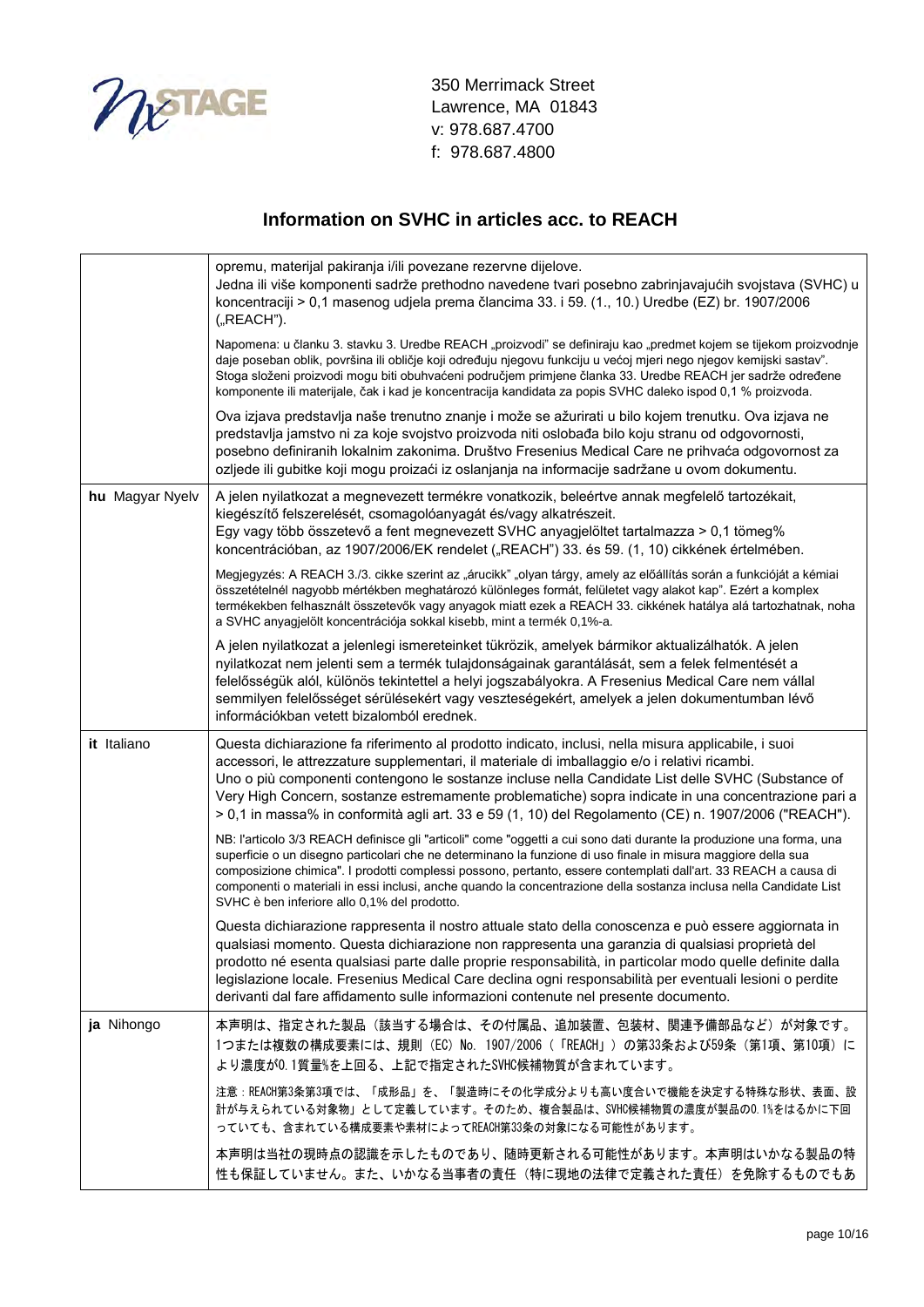

|                          | りません。フレゼニウス メディカル ケアでは、本書に記載された情報の信頼性から生じる傷害および損失に対し<br>て一切の責任を負いません。                                                                                                                                                                                                                                                                                                                                                                             |
|--------------------------|---------------------------------------------------------------------------------------------------------------------------------------------------------------------------------------------------------------------------------------------------------------------------------------------------------------------------------------------------------------------------------------------------------------------------------------------------|
| kk Kazak                 | Бұл мәлімдеме аталған бұйымға, соның ішінде қолданылатын болса, оның керек-жарақтарына,<br>қосымша жабдығына, орауыш материалына және/немесе өніммен байланысты қосалқы<br>бөлшектерге қатысты болып келеді.<br>№ 1907/2006 («REACH») ережесінің (ЕҚ) 33- және 59-баптарына (1, 10) сай, бір немесе бірнеше<br>құрамдас бөлшегі жоғарыда аталған SVHC кандидаттарын > 0,1 массалық пайыз<br>концентрациясында қамтиды.                            |
|                          | Назар аударыңыз: REACH 3/3 бабы «бұйымдарды» «өндіріс барысында оның функциясын химиялық<br>құрамынан үлкенірек дәрежеге анықтайтын арнайы пішінге, бетке немесе дизайнға келтірілетін заттар» деп<br>белгілейді. Сондықтан кешенді бұйымдар тіпті SVHC кандидатының концентрациясы өнімнің 0,1 пайызынан<br>төмен болғанда да құрамындағы құрамдас бөлшектеріне немесе материалдарына байланысты REACH 33-<br>бабының аясында болуы мүмкін.      |
|                          | Осы мәлімдеме біздің ағымдағы білім қалпын көрсетеді және кез келген уақытта жаңартылуы<br>мүмкін. Осы мәлімдеме не бұйымның кез келген сипаттарына кепілдік бермейді, не ешбір тарапты<br>әсіресе жергілікті заңнамамен белгіленген жауапкершіліктен босатпайды. Fresenius Medical Care<br>компаниясы осы құжатта қамтылған ақпаратқа сүйенгеннен пайда болған жарақаттану немесе<br>мүліктен айрылу үшін ешқандай жауапкершілік көтермейді.     |
| ko Korean                | 본 명세서에서는 가능한 경우 액세서리, 부가 장비, 포장 재질 및/또는 관련 예비 부품 등을 포함, 해당 제품의 정보를                                                                                                                                                                                                                                                                                                                                                                                |
|                          | 제공합니다.                                                                                                                                                                                                                                                                                                                                                                                                                                            |
|                          | 하나 이상의 구성 요소에는 Regulation (EC) No. 1907/2006("REACH") 제 33조 및 59(1, 10)에 따라 질량 기준 0.1%                                                                                                                                                                                                                                                                                                                                                            |
|                          | 이상의 SVHC 허가 후보 물질이 포함되어 있습니다.                                                                                                                                                                                                                                                                                                                                                                                                                     |
|                          | 주의: 제 3/3조 REACH에서는 "완제품"의 정의를 "생산 중에 특수한 성형, 표면 처리 또는 설계가 더해져 단순 화학 조성 이상의 큰<br>기능을 발휘하는 물체"로 규정합니다. SVHC 허가 후보 물질의 농도가 제품의 0.1% 미만인 경우에도 복잡한 제품은 포함된<br>구성요소 또는 재료로 인해 제 33조 REACH의 범위에 해당될 수 있습니다.                                                                                                                                                                                                                                             |
|                          | 본 명세서는 현재의 지식 수준을 반영하므로 언제든지 업데이트될 수 있습니다. 본 명세서는 제품 특성에 대한                                                                                                                                                                                                                                                                                                                                                                                       |
|                          | 보증을 제시하지 않으며, 특히 현지 규제법규에서 규정된 책임으로부터 어떤 당사자도 면책하지 않습니다.                                                                                                                                                                                                                                                                                                                                                                                          |
|                          | Fresenius Medical Care는 이 문서에 포함된 정보의 신뢰성으로 인해 발생할 수 있는 부상 또는 손실에 대해                                                                                                                                                                                                                                                                                                                                                                              |
|                          | 책임지지 않습니다.                                                                                                                                                                                                                                                                                                                                                                                                                                        |
| <b>It</b> Lietuvių Kalba | Ši informacija susijusi su nurodytu produktu ir, jei taikoma, jo priedais, papildoma įranga, pakavimo<br>medžiagomis ir / arba susijusiomis atsarginėmis dalimis.<br>Viename ar daugiau komponentų yra aukščiau nurodytų SVHC kandidatų su > 0,1 % visos masės<br>koncentracija pagal reglamento (EB) NR. 1907/2006 ("REACH") 33 ir 59 str. (1, 10).                                                                                              |
|                          | Dėmesio: "REACH" 3/3 straipsnyje "objektai" apibrėžiamos kaip "daiktai, kuriems gamybos metu suteikiama speciali<br>forma, paviršius ar dizainas, kuris su jų numatoma funkcija yra susijęs labiau negu jų cheminė sandara". Dėl to<br>sudėtingi produktai gali patekti į "REACH" 33 straipsnio galiojimo sferą dėl savo sudėtyje esančių komponentų ar<br>medžiagų, net jei SVHC kandidato koncentracija produkte yra gerokai mažesnė nei 0,1 %. |
|                          | Šis pareiškimas atspindi mūsų šiuo metu turimas žinias ir gali būti bet kada patikslintas. Šis pareiškimas<br>nėra jokia garantija dėl produkto ypatybių ir neatleidžia jokios trečiosios šalies nuo jos atsakomybės,<br>ypač apibrėžiamos pagal vietinius įstatymus. "Fresenius Medical Care" neprisiima jokios atsakomybės<br>už sužalojimus ar nuostolius, kurių gali atsirasti pasitikint šiame dokumente pateikta informacija.               |
| Iv Latviešu              | Šis paziņojums attiecas uz minēto izstrādājumu, tostarp, ja piemērojams, tā piederumiem,                                                                                                                                                                                                                                                                                                                                                          |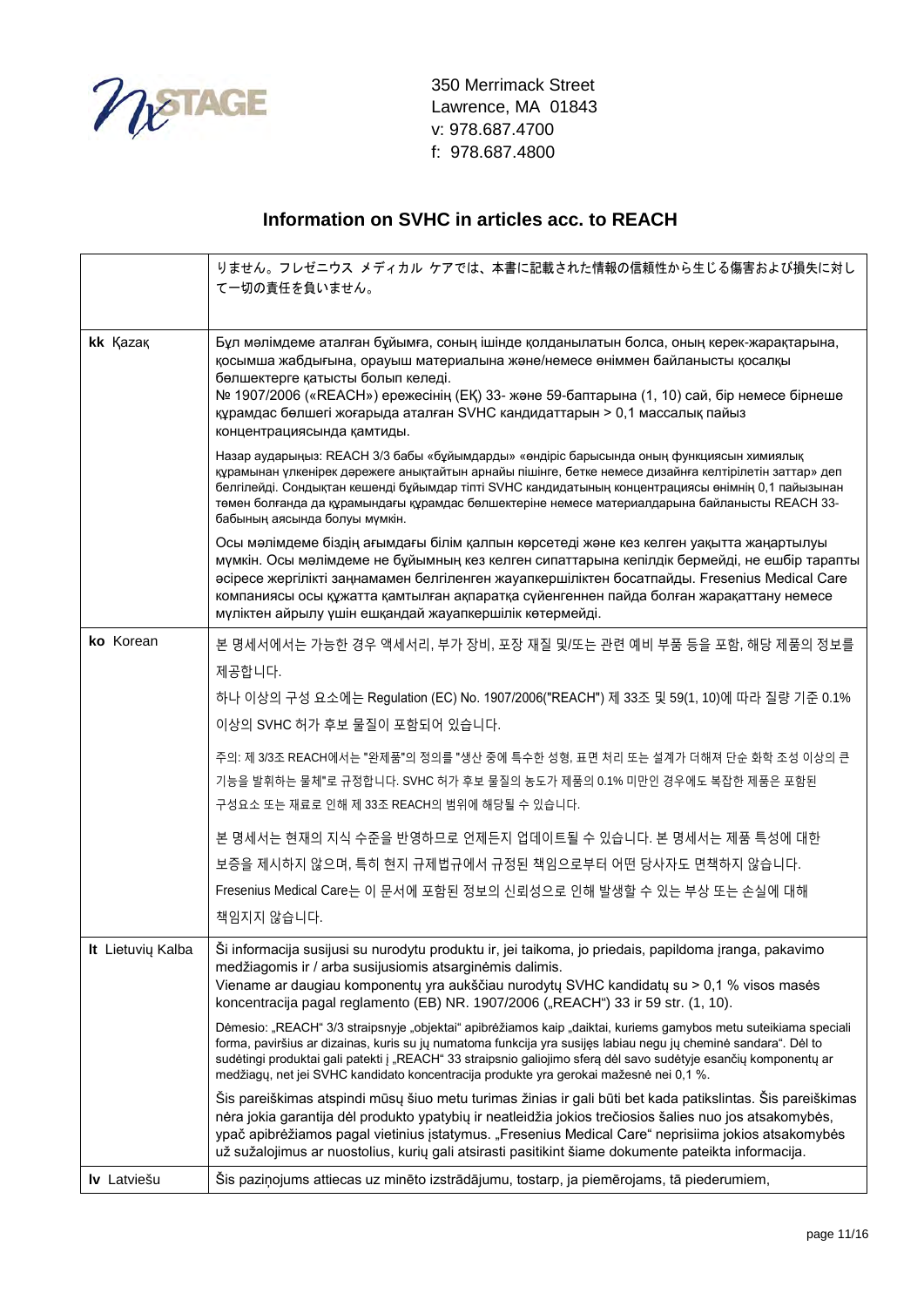

| Valoda        | palīgiekārtām, iepakojuma materiālu un/vai saistītām rezerves daļām.<br>Viena vai vairākas sastāvdaļas satur iepriekš minētos SVHC kandidātus koncentrācijā > 0,1 masas<br>daļa % saskaņā ar regulas (EK) Nr. 1907/2006 ("REACH") 33. un 59. pantu (1, 10).                                                                                                                                                                                                                                   |
|---------------|-----------------------------------------------------------------------------------------------------------------------------------------------------------------------------------------------------------------------------------------------------------------------------------------------------------------------------------------------------------------------------------------------------------------------------------------------------------------------------------------------|
|               | levērot: REACH regulas 3. panta 3. punkts definē "izstrādājumus" kā "objektus, kam izgatavošanā piešķirta īpaša<br>forma, virsma vai struktūra, kas nosaka to funkcijas vairāk nekā ķīmiskais sastāvs". Tādējādi REACH regulas<br>33. pantu var attiecināt uz kompleksiem izstrādājumiem ietverto sastāvdaļu vai materiālu dēļ, pat ja izstrādājuma<br>SVHC kandidāta koncentrācija ir krietni zem 0,1 %.                                                                                     |
|               | Šis paziņojums atspoguļo mūsu pašreizējo zināšanu līmeni, un to jebkurā laikā var atjaunināt. Šis<br>paziņojums nesniedz garantiju izstrādājumu īpašībām, kā arī neatbrīvo iesaistītās puses no to<br>atbildības, it īpaši vietējo tiesību aktu definētas. Fresenius Medical Care neuzņemas atbildību par<br>kaitējumu vai zaudējumiem, kas var izrietēt no šajā dokumentā iekļautās informācijas.                                                                                            |
| nl Nederlands | Deze verklaring heeft betrekking op het genoemde product inclusief bijbehorende accessoires,<br>aanvullende uitrusting, verpakkingsmateriaal en/of reserveonderdelen.<br>Eén of meer componenten bevatten de bovengenoemde SVHC-kandidaten in een concentratie > 0,1<br>massa% volgens artikelen 33 en 59 (1, 10) van Verordening (EG) nr. 1907/2006 (REACH).                                                                                                                                 |
|               | NB: Artikel 3/3 REACH definieert een "voorwerp" als "een object waaraan tijdens de productie een speciale vorm,<br>oppervlak of patroon wordt gegeven waardoor zijn functie in hogere mate wordt bepaald dan door de chemische<br>samenstelling". Dus een complex product kan onder de werkingssfeer van artikel 33 van REACH vallen vanwege<br>componenten of materialen die het bevat ondanks dat de concentratie van een SVHC-kandidaat ver beneden 0,1%<br>van het product ligt.          |
|               | Deze verklaring beschrijft de huidige stand van onze kennis en kan op elk gewenst moment worden<br>bijgewerkt. Deze verklaring is geen garantie van producteigenschappen noch ontheft het enige partij<br>van haar verantwoordelijkheden, in het bijzonder van naleving van lokale wetgeving. Fresenius Medical<br>Care aanvaardt geen enkele aansprakelijkheid voor letsel of verlies dat kan voortvloeien uit het<br>vertrouwen op informatie in dit document.                              |
| no Norsk      | Dette utsagnet refererer til det nevnte produktet, inkludert, hvis det er aktuelt, dets tilbehør, ekstrautstyr,<br>emballasjemateriale og / eller relaterte reservedeler.<br>En eller flere komponenter inneholder ovennevnte SVHC-kandidater i en konsentrasjon $> 0.1$<br>masseprosent i henhold til artikkel 33 og 59 (1, 10) av direktiv (EC) nr. 1907/2006 ("REACH").                                                                                                                    |
|               | NB: Artikkel 3/3 REACH definerer "artikler" som "objekter som under produksjon er gitt en spesiell form, overflate<br>eller design som bestemmer det funksjon i større grad enn dets kjemiske sammensetning". Komplekse produkter kan<br>dermed komme innenfor omfanget til artikkel 33 REACH på grunn av inkluderte komponenter eller materialer, selv<br>når konsentrasjonen av en SVHC-kandidat er langt under 0,1 % av produktet.                                                         |
|               | Dette utsagnet representerer vår nåværende kunnskap, og kan bli oppdatert til enhver tid. Dette<br>utsagnet utgjør verken noen garanti for noen produktegenskaper eller fritar noen parter fra sitt ansvar,<br>spesielt som definert av lokal lovgivning. Fresenius Medical Care påtar seg ikke noe ansvar for<br>personskader eller tap som skyldes at man baserer seg på informasjonen i dette dokumentet.                                                                                  |
| pl Polski     | Niniejsza deklaracja dotyczy niniejszego produktu, w tym w stosownych przypadkach jego akcesoriów,<br>sprzętu dodatkowego, materiału opakowaniowego i/lub powiązanych części zapasowych.<br>Co najmniej jeden z komponentów zawiera wyżej podanych kandydatów SVHC w stężeniu > 0,1%<br>masy produktu według art. 33 i 59 (1, 10) rozporządzenia (WE) nr 1907/2006 ("REACH").                                                                                                                 |
|               | UWAGA: Art. 3/3 rozporządzenia REACH definiuje "wyroby" jako "przedmioty, który podczas produkcji otrzymują<br>określony kształt, powierzchnię, konstrukcję lub wygląd zewnętrzny, co decyduje o ich funkcji w stopniu większym niż<br>jego skład chemiczny". Oznacza to, że produkty złożone mogą podlegać zapisom art. 33 REACH z powodu<br>uwzględnionych w nich komponentów lub materiałów, nawet jeśli stężenie kandydata SVHC znajduje się znacznie<br>poniżej 0,1% masy tego produktu. |
|               | Niniejsza deklaracja odzwierciedla stan naszej obecnej wiedzy i w każdej chwili może zostać<br>zaktualizowana. Niniejsza deklaracja nie stanowi gwarancji właściwości żadnego produktu, ani nie<br>zwalnia żadnej strony z jej obowiązków, zwłaszcza określonych w lokalnych przepisach. Firma                                                                                                                                                                                                |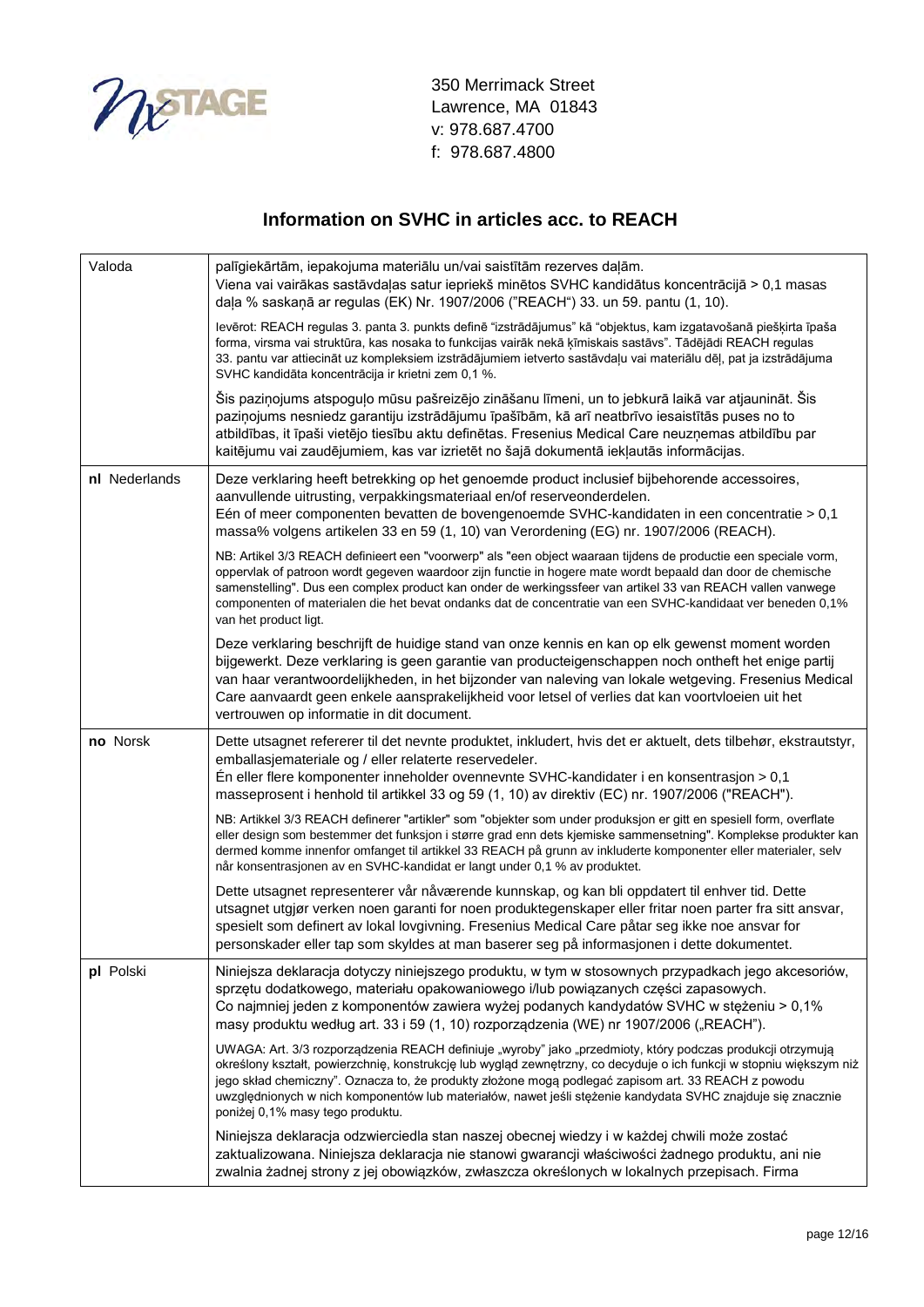

|                       | Fresenius Medical Care nie odpowiada za obrażenia ciała lub straty mogące wynikać z opierania się na<br>informacjach zawartych w niniejszym dokumencie.                                                                                                                                                                                                                                                                                                                                                                      |
|-----------------------|------------------------------------------------------------------------------------------------------------------------------------------------------------------------------------------------------------------------------------------------------------------------------------------------------------------------------------------------------------------------------------------------------------------------------------------------------------------------------------------------------------------------------|
| pt Português          | Esta declaração refere-se ao produto mencionado, incluindo, conforme aplicável, os seus acessórios,<br>equipamento adicional, material de embalagem e/ou peças sobresselentes relacionadas.<br>Um ou mais componentes contêm os candidatos SVHC, mencionados acima, numa concentração > 0,1<br>massa% de acordo com o Artigo 33 e 59 (1, 10) do regulamento (CE) n° 1907/2006 ("REACH").                                                                                                                                     |
|                       | NB: O artigo 3/3 REACH define "artigos" como "objetos aos quais, durante a produção, é dada uma forma, superfície<br>ou desenho específico que é mais determinante para a sua utilização final do que a sua composição química". Deste<br>modo, os produtos complexos podem entrar no âmbito do Artigo 33 REACH devido aos componentes ou materiais<br>incluídos, mesmo se a concentração de um candidato SVHC estiver bem abaixo de 0,1 % do produto.                                                                       |
|                       | Esta declaração representa o nosso estado atual de conhecimento e pode ser atualizada a qualquer<br>momento. Esta declaração não representa uma garantia de qualquer propriedade do produto, nem<br>desobriga as partes de suas responsabilidades, especialmente as definidas pela legislação local. A<br>Fresenius Medical Care não aceita a responsabilidade por lesões ou perdas que possam ocorrer devido<br>à confiança na informação contida neste documento.                                                          |
| ro Română             | Această declarație se referă la produsul indicat inclusiv, acolo unde este aplicabil, tuturor accesoriilor<br>sale, echipamentelor suplimentare, materialelor de ambalare si/sau pieselor de schimb conexe.<br>Unul sau mai multe ingrediente conțin Candidații SVHC indicați anterior într-o concentrație de > 0,1<br>mass% conform Articolului 33 și 59 (1, 10) din Reglementarea (CE) Nr. 1907/2006 ("REACH").                                                                                                            |
|                       | NB: Articolul 3/3 REACH definește "articolele" ca fiind "obiecte cărora li se oferă pe parcursul producției o formă, o<br>suprafață sau un design special, care determină funcționalitatea sa în mai mare măsură decât compoziția sa<br>chimică". Astfel, produsele complexe pot intra sub incidența Articolului 33 REACH datorită componentelor sau<br>materialelor incluse, chiar și atunci când concentrația unui Candidat SVHC este mult sub 0,1 % din produs.                                                           |
|                       | Această declarație reprezintă nivelul cunoștințelor noastre actuale și poate fi actualizat oricând. Această<br>declarație nu reprezintă nicio o garanție referitoare la proprietățile produsului și nici nu exonerează una<br>dintre părți de responsabilități, mai ales conform definițiilor legislației locale. Fresenius Medical Care nu<br>își asumă nicio răspundere pentru vătămările sau pierderile ce pot apărea ca urmare a utilizării ca<br>fundament a informațiilor conținute de acest document.                 |
| ru Russkij            | Данное положение относится к поименованному продукту, включая, в том или ином случае, его<br>комплектующие, дополнительное оборудование, упаковочный материал и/или соответствующие<br>запасные части.<br>Один или несколько компонентов содержат вышеупомянутые потенциально особо опасные<br>вещества в концентрации >0.1 % массы в соответствии со Статьями 33 и 59 (1, 10) Закона (ЕС)<br>№ 1907/2006 («REACH»).                                                                                                         |
|                       | Обратить внимание: Статья 3/3 закона REACH определяет «товары» как «изделия, которым в процессе<br>производства придается особая форма, поверхность или конструкция, что в большей степени определяет их<br>функцию, нежели химический состав». Поэтому комплексные продукты могут подпадать под действие Статьи<br>33 закона REACH по причине включенных в них компонентов или материалов даже в случае, если<br>концентрация потенциально особо опасных веществах в значительной степени ниже 0.1% от состава<br>продукта. |
|                       | Данное положение основано на нашем текущем уровне знаний и может быть уточнено в любое<br>время. Данное положение не представляет собой гарантии каких-либо характеристик продукта и<br>не освобождает ни одну из сторон от обязательств, особенно тех, которые определены местным<br>законодательством. Компания Fresenius Medical Care не принимает на себя никакой<br>ответственности за ущерб или убытки, которые могут быть понесены в результате использования<br>информации, содержащейся в данном документе.         |
| sk Slovenský<br>jazyk | Toto vyhlásenie sa týka uvedeného produktu vrátane jeho príslušenstva, dodatočného vybavenia,<br>obalového materiálu a/alebo súvisiacich náhradných dielov.<br>Jedna alebo viac zložiek obsahuje vyššie uvedené kandidátske látky SVHC v koncentrácii > 0,1 %                                                                                                                                                                                                                                                                |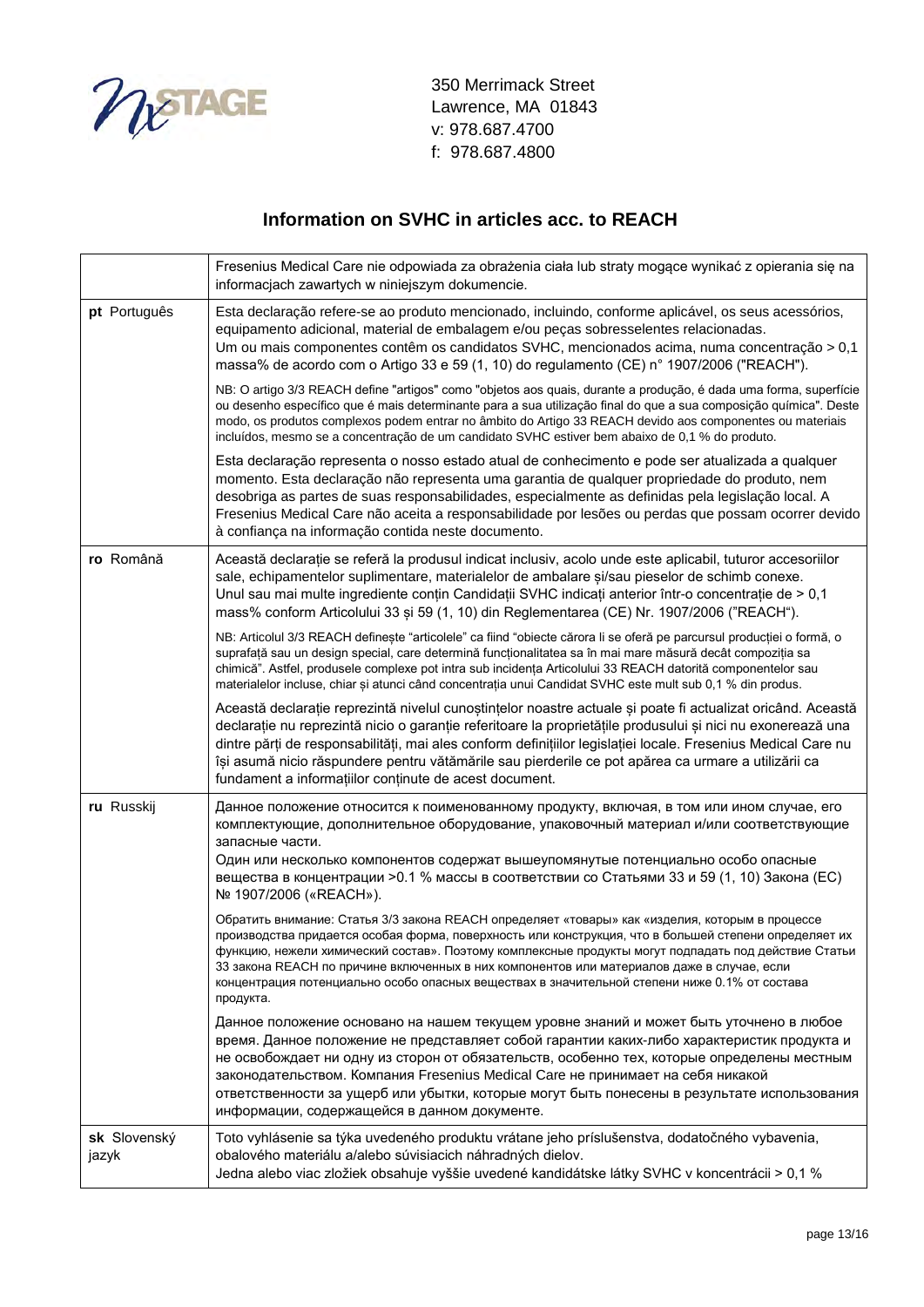

|              | hmotnosti podľa článku 33 a 59 (1, 10) nariadenia (ES) č. 1907/2006 ("REACH").                                                                                                                                                                                                                                                                                                                                                                                           |
|--------------|--------------------------------------------------------------------------------------------------------------------------------------------------------------------------------------------------------------------------------------------------------------------------------------------------------------------------------------------------------------------------------------------------------------------------------------------------------------------------|
|              | Poznámka: Článok 3/3 REACH definuje "predmety" ako "objekty", ktoré majú počas výroby špeciálny tvar, povrch<br>alebo konštrukciu, ktoré určujú ich funkciu vo väčšej miere ako jeho chemické zloženie". Takéto zložité výrobky môžu<br>spadať do rozsahu článku 33 nariadenia REACH z dôvodu zahrnutých komponentov alebo materiálov, aj keď<br>koncentrácia kandidátskych látok SVHC je oveľa nižšia ako 0,1 % výrobku.                                                |
|              | Toto vyhlásenie predstavuje náš súčasný stav vedomostí a môže byť kedykoľvek aktualizované. Toto<br>vyhlásenie nepredstavuje záruku vlastností produktu, ani nevylučuje žiadne povinnosti žiadnej zmluvnej<br>strany, špeciálne definovaných miestnymi právnymi predpismi. Spoločnosť Fresenius Medical Care<br>nepreberá žiadnu zodpovednosť za zranenie alebo stratu, ktoré môžu vzniknúť v súvislosti s<br>dôveryhodnosťou informácií obsiahnutých v tomto dokumente. |
| sl Slovenski | Ta izjava se nanaša na navedeni izdelek, po potrebi vključno z dodatki, dodatno opremo, embalažo<br>in/ali povezanimi rezervnimi deli.<br>Ena komponenta ali več vsebuje zgoraj navedene potencialne snovi SVHC v koncentraciji<br>> 0,1 masnega odstotka v skladu s členoma 33 in 59 (1, 10) Uredbe (ES) št. 1907/2006 (»REACH«).                                                                                                                                       |
|              | Opomba: Člen 3(3) Uredbe REACH opredeljuje »izdelke« kot »predmete, ki med proizvodnjo dobijo posebno obliko<br>ali površino, ki bolj določa njegovo funkcijo kot njegova kemična sestava«. Tako lahko kompleksni izdelki sodijo v<br>obseg člena 33 Uredbe REACH zaradi vključenih komponent ali materialov, četudi je koncentracija potencialne snovi<br>SVHC precej pod 0,1 % izdelka.                                                                                |
|              | Ta izjava predstavlja naše trenutno stanje znanja in jo je mogoče kadar koli posodobiti. Ta izjava ne<br>predstavlja jamstva za nobeno značilnost proizvodov ali razrešuje odgovornosti nobene stranke, zlasti<br>opredeljene z lokalno zakonodajo. Fresenius Medical Care ne sprejme nobene odgovornosti za telesne<br>poškodbe ali škodo, do katere lahko pride zaradi zanašanja na informacije, vsebovane v tem<br>dokumentu.                                         |
| sr Srpski    | Ova izjava se odnosi na imenovani proizvod, uključujući, prema primeni, njegov pribor, dodatnu opremu,<br>ambalažni materijal i/ili povezane rezervne delove.<br>Jedna ili više komponenti sadrže gore navedene SVHC kandidate u koncentraciji > 0,1 masenih % u<br>skladu sa članom 33 i 59 (1, 10) propisa (EZ) br. 1907/2006 ("REACH").                                                                                                                               |
|              | Dodatna napomena: Član 3/3 REACH definiše "artikle" kao "predmete koji tokom proizvodnje dobijaju poseban oblik,<br>površinu ili dizajn koji određuje funkciju predmeta u većoj meri nego što to čini njegov hemijski sastav". Tako složeni<br>proizvodi mogu biti uključeni u opseg člana 33 REACH zbog sadržanih komponenti ili materijala, čak i kada je<br>koncentracija SVHC kandidata daleko ispod 0,1% proizvoda.                                                 |
|              | Ova izjava predstavlja naša trenutna saznanja i može biti ažurirana u bilo kom trenutku. Ova izjava ne<br>predstavlja garanciju u pogledu bilo kog svojstva proizvoda niti oslobađa bilo koju stranu od njenih<br>odgovornosti, naročito onih koje su definisane lokalnim zakonima. Kompanija Fresenius Medical Care<br>ne prihvata odgovornost za povredu ili gubitak koji može proisteći iz oslanjanja na informacije u ovom<br>dokumentu.                             |
| sv Svenska   | Detta uttalande gäller den identifierade produkten, inklusive eventuella tillbehör, extrautrustning,<br>förpackningsmaterial och/eller tillhörande reservdelar.<br>En eller flera av komponenterna ovan innehåller identifierade farliga ämnen (SVHC) med en<br>koncentration på > 0,1 % av massan enligt artikel 33 och 59 (1, 10) i förordning (EG) nr. 1907/2006<br>("REACH").                                                                                        |
|              | OBS: REACH-artikel 3/3 definierar "artiklar" som "objekt som vid produktion erhåller en viss form, yta eller<br>utformning, som bestämmer dess funktion i större utsträckning än dess kemiska sammansättning". Alltså kan<br>sammansatta produkter omfattas av REACH-artikel 33 på grund av de komponenter eller material som ingår, även<br>om koncentrationen av ett farligt ämne (SVHC) är mycket lägre än 0,1 % för hela produkten.                                  |
|              | Detta uttalande representerar vår aktuella kunskap och kan ändras när som helst. Uttalandet utgör<br>ingen garanti gällande en produkts egenskaper och befriar inte heller någon part från sitt ansvar, särskilt<br>inte det ansvar som regleras av lokal lagstiftning. Fresenius Medical Care tar inget ansvar för eventuella<br>skador eller förluster som uppstår på grund av man förlitar sig på informationen i detta dokument.                                     |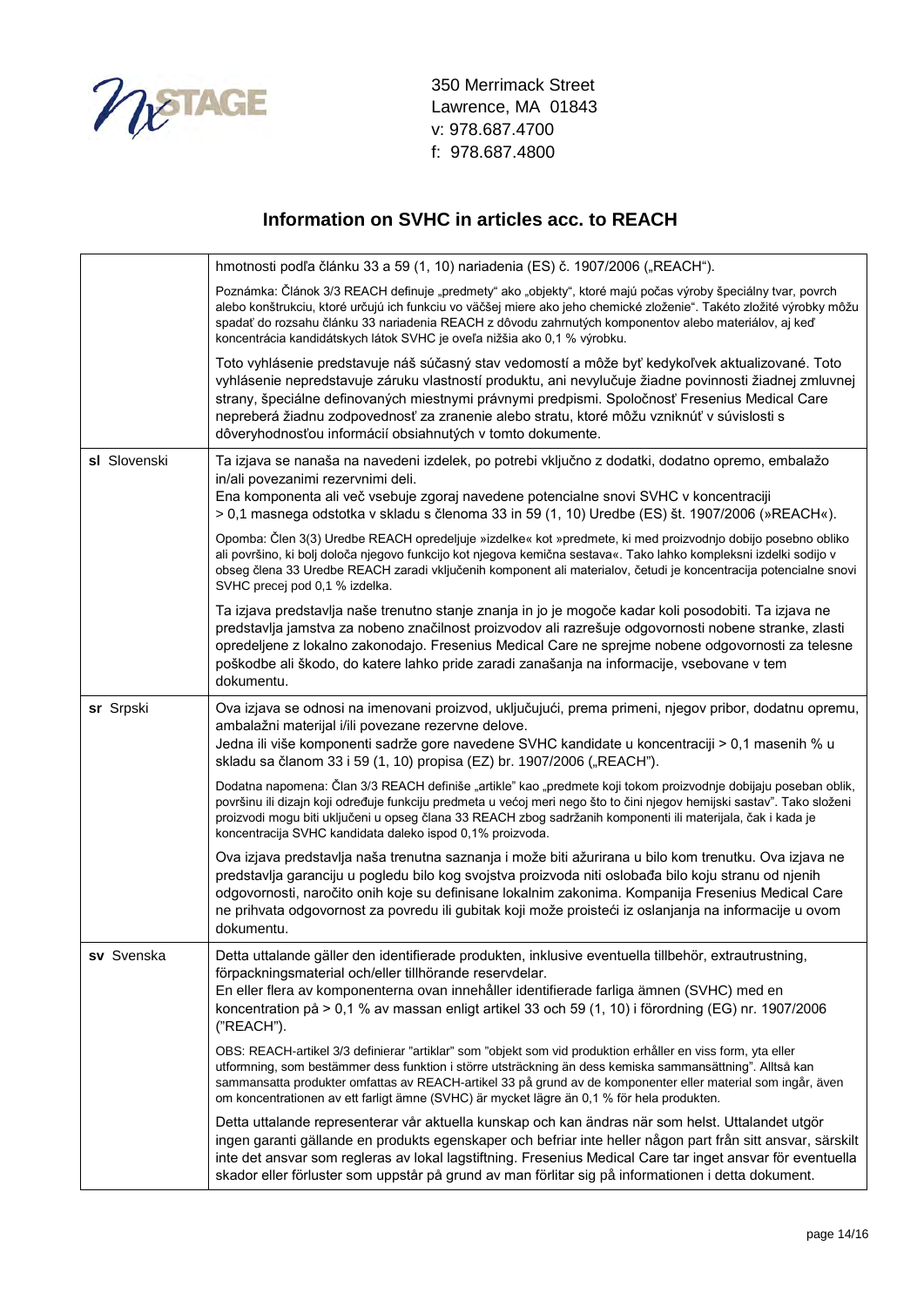

| tr Türkçe      | Bu beyan adı geçen ürün ve eğer varsa bu ürüne ait aksesuarlara, ilave ekipmana, ambalaj<br>malzemelerine ve/veya bu ürünle ilgili yedek parçalara atıf yapmaktadır.<br>Bir veya birden fazla komponent, yukarıda anılan SVHC Adaylarını, Yönetmelik (EC) No. 1907/2006<br>("REACH"), Madde 33 ve 59 (1, 10) uyarınca kütle yoğunluğu %'si > 0,1'dir.<br>NB: REACH Madde 3/3 "artikeller" ifadesini, "üretimi sırasında, özel bir şekil, yüzey veya tasarım verilen ve bu |
|----------------|---------------------------------------------------------------------------------------------------------------------------------------------------------------------------------------------------------------------------------------------------------------------------------------------------------------------------------------------------------------------------------------------------------------------------------------------------------------------------|
|                | özelliklerin işlevi belirlemede kimyasal kompozisyondan fazla etkili olduğu nesneler" olarak tanımlamaktadır. Bu<br>nedenle karmaşık ürünler, SVHC Adayının konsantrasyonu ürünün %0,1'inin çok daha altında olsa dahi, içerdikleri<br>komponentler veya materyaller nedeniyle REACH Madde 33 kapsamına girebilir.                                                                                                                                                        |
|                | Bu beyan sahip olduğumuz bilginin mevcut durumunu yansıtmaktadır ve herhangi bir zamanda<br>güncellenebilir. Bu beyan ürünün herhangi bir özelliğinin garantisini vermediği gibi tarafları, özellikle<br>yerel yönetmeliklerde tanımlananlardan sorumluluklarından muaf tutmaz. Fresenius Medical Care bu<br>belgedeki bilgilere güvenilmesi sonucunda ortaya çıkabilecek yaralanma veya kayıp konusunda hiçbir<br>sorumluluk kabul etmez.                                |
| zh-cn Zhongwen | 本声明适用于提到的产品,包括(如适用)附件、额外设备、包装材料和/或相关零备件。                                                                                                                                                                                                                                                                                                                                                                                                                                  |
|                | 根据法规 (EC) No. 1907/2006 ("REACH") 第 33 和 59 (1, 10) 条款, 一个或多个组件包含上述提到的浓度大于 0.1%                                                                                                                                                                                                                                                                                                                                                                                           |
|                | (质量分数) 的高度关注物质 (SVHC)。                                                                                                                                                                                                                                                                                                                                                                                                                                                    |
|                | 注意:根据 REACH 法规第 3/3 条款, "物品"的定义是"某一产品在生产过程中被赋予了一定的形状、外观或设计, 与其化学成分相                                                                                                                                                                                                                                                                                                                                                                                                       |
|                | 比,其形状、外观或设计在更大程度上决定了其功能。"因此,复杂产品,由于含有组件或材料,即便高度关注物质(SVHC)的浓<br>度远低于产品的 0.1%, 也可能属于 REACH 法规第 33 条款的范畴。                                                                                                                                                                                                                                                                                                                                                                    |
|                | 本声明代表我们当前的知识状态,可能会随时更新。本声明不代表任何产品属性保证,也不向任何方承诺其责任,尤                                                                                                                                                                                                                                                                                                                                                                                                                       |
|                | 其是当地法律规定的责任。Fresenius 医疗保健公司对于因信任本文档中包含的信息而引起的任何伤害或损失不承担                                                                                                                                                                                                                                                                                                                                                                                                                  |
|                | 任何责任。                                                                                                                                                                                                                                                                                                                                                                                                                                                                     |
| zh-tw Twi      | 本聲明涉及所述產品, 包括其附件、附加裝備、包裝材料和/或相關備件(如有)。<br>依照法規 (EC) No. 1907/2006 (「REACH」) 第33與59條 (1、10), 一或多個組件含有上述SVHC列項的濃度超過<br>0.1% (質量分數)。                                                                                                                                                                                                                                                                                                                                         |
|                | 注意:REACH第三條第三款將「成品」定義為「經過製造過程被賦予一特定形狀、外型或是設計的物體,且此特定形狀、外型或是設<br>計較其化學成分更大程度地決定其功能」。因此,即使SVHC列項的濃度遠低於產品的0.1%,由於所含組件或材料,複雜產品可能仍<br>屬於REACH第33條的範圍內。                                                                                                                                                                                                                                                                                                                         |
|                | 本聲明代表我司現有知識水平,可隨時更新。本聲明既不保障任何產品特性,亦不免除任何一方的責任,尤其是涉及<br>當地法律所規定的內容。對於因信賴本文檔所含資訊可能造成的受傷或損失,Fresenius Medical Care不承擔任何責<br>任                                                                                                                                                                                                                                                                                                                                                |